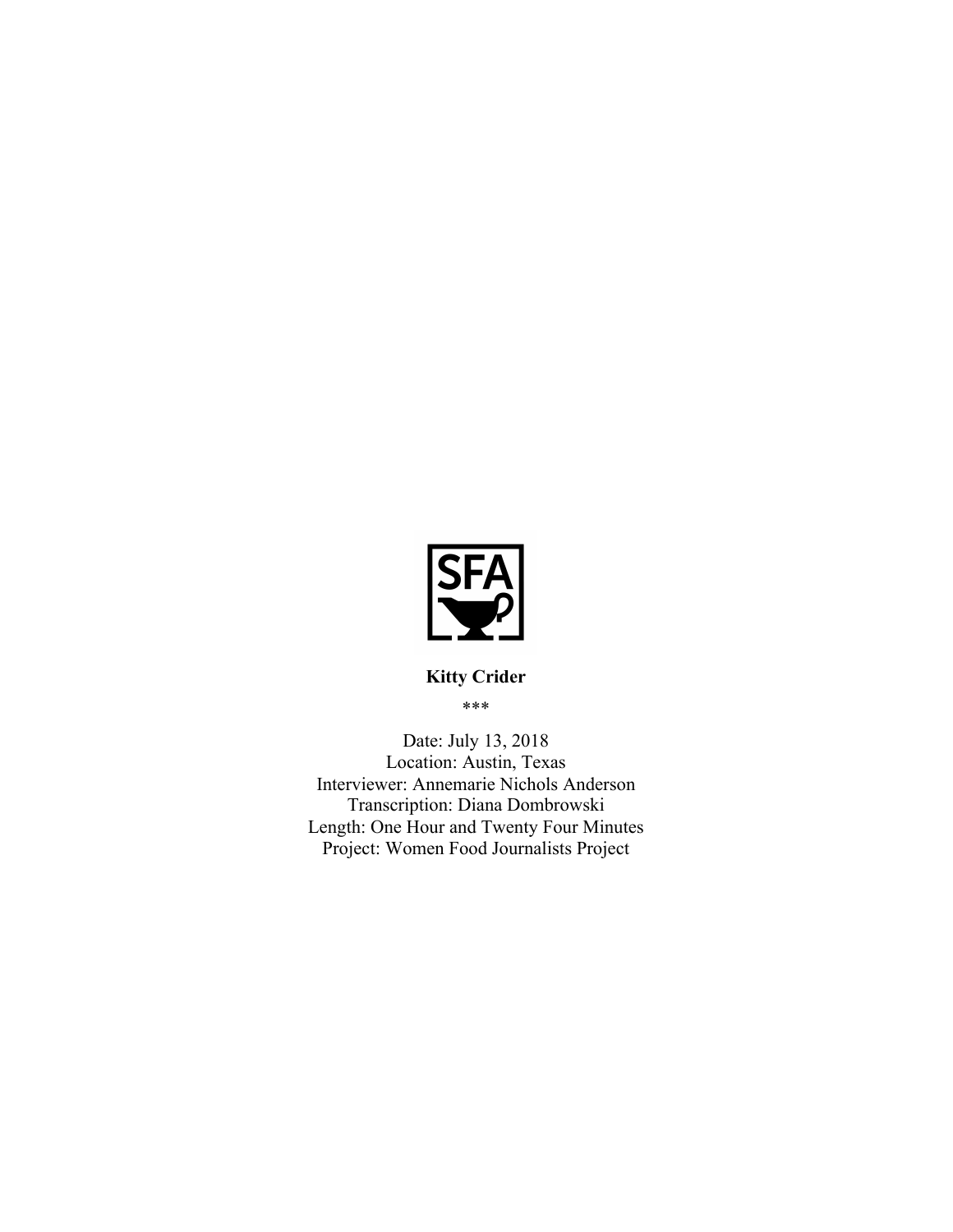## [00:00:01.20]

**Annemarie N.:** Okay, we're rollin'. Good afternoon—good morning.

[00:00:05.10]

**Kitty C.:** Good morning.

### [00:00:06.12]

**Annemarie N.:** Good morning. I'm in Austin, Texas. This is Annemarie Nichols recording for the Southern Foodways Alliance at the home of Ms. Kitty Crider. Could you start off and introduce yourself for the recorder?

[00:00:17.26]

**Kitty C.:** Yes. Good morning, Amy, how are you? I've been fortunate enough to be a food editor most of my life—my career life, my adult life. It's been a pleasure. I got into this field when . . . well, I say I got introduced to it in high school. Ironically, it was because I was a good speller. This was before spell check, and they needed somebody to proofread the high school paper. When I was a sophomore, I was recruited, and by the time I was a senior, I was editor of it. I enjoyed journalism, and so when I graduated, I was interested in pursuing journalism, but I had also been successful in the food field. It was my mother, interestingly, who did not go to college, who suggested I combine the two into a career. So, I attended the University of Tennessee, which was one of the few schools, back then, that you could get a combination or put those two interests together. So, I put those two together, journalism and home economics/food. It's been a wonderful career. It's been a great career. I've done this all my life, and I just absolutely love it. I've been in Austin, Texas since the late [19]70s, was a food editor at the *Austin American Statesman* for nearly thirty years, and prior to that, I was a food editor in Huntsville, Alabama for a number of years. I have always lived in the South. I was born in Mississippi, went to school in Tennessee, lived in Alabama, and live in Texas all these years. So, it's been a wonderful, wonderful, rich opportunity, and absolutely fascinating. When I got into the business, it was mostly like being a recipe lady, but that has changed so drastically, because food has changed so drastically. I've never been bored because of all these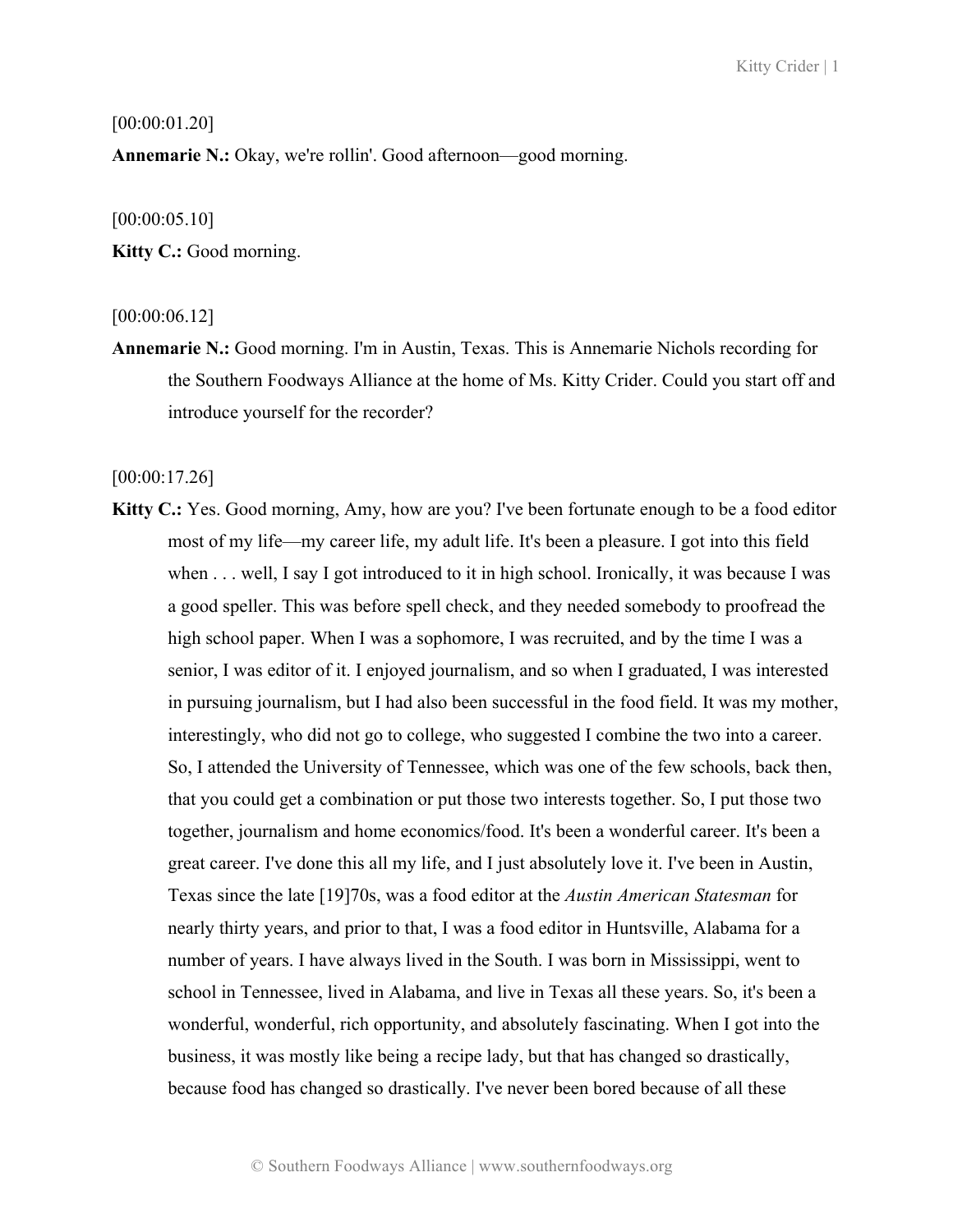changes. You know, there's so much more it to, because there's dietetics to it, or nutrition. There's food safety. We've gotten into celebrity chefs. There's all these ethnic foods. There's different ways of cooking. I was thinking just this morning that, when I started doing this, we didn't have microwave ovens and we didn't have food processors. I believe crock pots were out there, for the first time, but now they've made a resurgence. We had blenders, but not Vitamix. There are so many different appliances and ways of cooking things, that I've seen how food has evolved and cooking has evolved and just the whole food scene. Now, we have all these delivery services that supply the prepared foods. So, it's been a fabulous thing to see how much of this, how it's changed, and it's kept my interest. And it's been a wonderful career. Earlier, when I began, we did not have the internet. We didn't have social media, we didn't have emails. So, the food editor in a city was kind of a major authority on food. So, she—or he—would go to a lot of things. We would judge a lot of things. Usually, there were only one or two, maybe, food editors per city, so it wasn't a lot of job opportunities. In fact, when I moved to Austin, the food editor job was filled here. So, I did some other things until it opened up. So, it's been a really interesting way to see how all of this has changed. And it has changed me. One of the biggest changes I think I've seen is the microwave. When I first did a story on microwaves, I worked on it and studied on it and investigated it and interviewed about it for, gosh, almost six months. That's the longest story— one of the longer stories I've worked on. In the process, I sold myself on one, and when I finished the story, I bought a microwave oven. By then, I'd gotten to know a good bit about it. Next thing I know, I was actually doing some freelance work, teaching microwave cooking classes because most women had never cooked—or men—had cooked with a microwave oven. I think that's been one of the biggest changes that I've seen in the field. The food processor has been a big change, too. Several years ago, General Electric introduced a halogen oven that cooked by light, and I read up on it, and I thought, "Now, this is very innovative. Is this going to be the next microwave oven?" The more I read, the more I thought, "Well, maybe it is." So I talked GE into letting me come and test in their test kitchen up in Louisville. And I went up there and they let me come in there and cook all sorts of things for two or three days, and I wrote about it. I really thought it would go more than it did, but it did not. It has not become the next microwave oven, but it was fascinating to think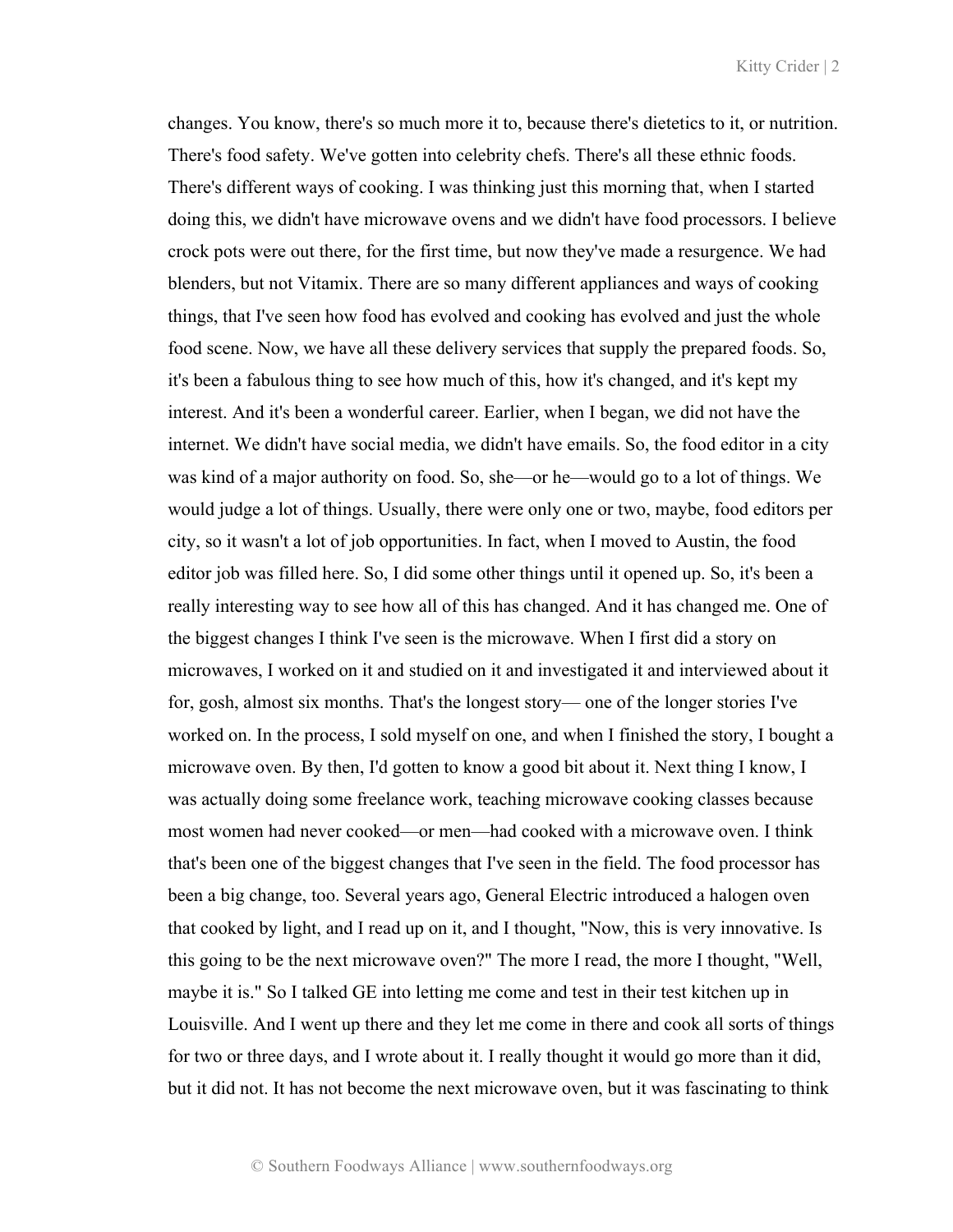that I was cooking with lightbulbs. So, those are some of the impressions I have as far as how the food field has changed. We'll talk a little bit more about 'em as you and I visit.

[00:05:49.28]

**Annemarie N.:** Yeah, definitely. I want to kind of go back to the beginning and, for the record, could you give your birthday, and then could you talk a little bit about where you were born and what it was like growing up there?

[00:06:01.29]

**Kitty C.:** Sure. Now, just for the record, I'm a Southern girl, I don't do the birthday thing, okay?

#### [00:06:10.07]

**Annemarie N.:** You could just give me the date, not the year, if you want. [Laughter]

[00:06:12.01]

**Kitty C.:** Okay, all right. I was born in Starkville, Mississippi. I was actually born on the Mississippi State University campus and I grew up basically on the campus. We were associated with the university, and so it had a heavy influence in my life, living on a college campus. I think that adds a lot to a town. So, I grew up in Mississippi. My mother did not work at the time. She cooked the main meal at noon, and it was called dinner in the South at that time, and it was a hot meal. Every morning, before school, it was my job to wash the dishes—and I was short, I stood on a little blue box and washed the dishes before I left for school every morning. I grew up with cooking, an important part of the family, an important part of our family life. When I was, like, four or five, I was the mud pie queen of the neighborhood. I really was. I had my little pans out there and I cooked with sand in the sand pile and I'd add little flowers off of the bushes and I would decorate. I would get big leaves and put mud in 'em and roll 'em up before I ever knew what tamales were. It was always fun for me, and food was cherished. It was not tossed away or thrown away. It was not wasted. So, I grew up with that background. I do remember one time when I was probably five or six putting my patent leather Sunday purse in my mother's oven without her knowledge. She pre-heated the oven for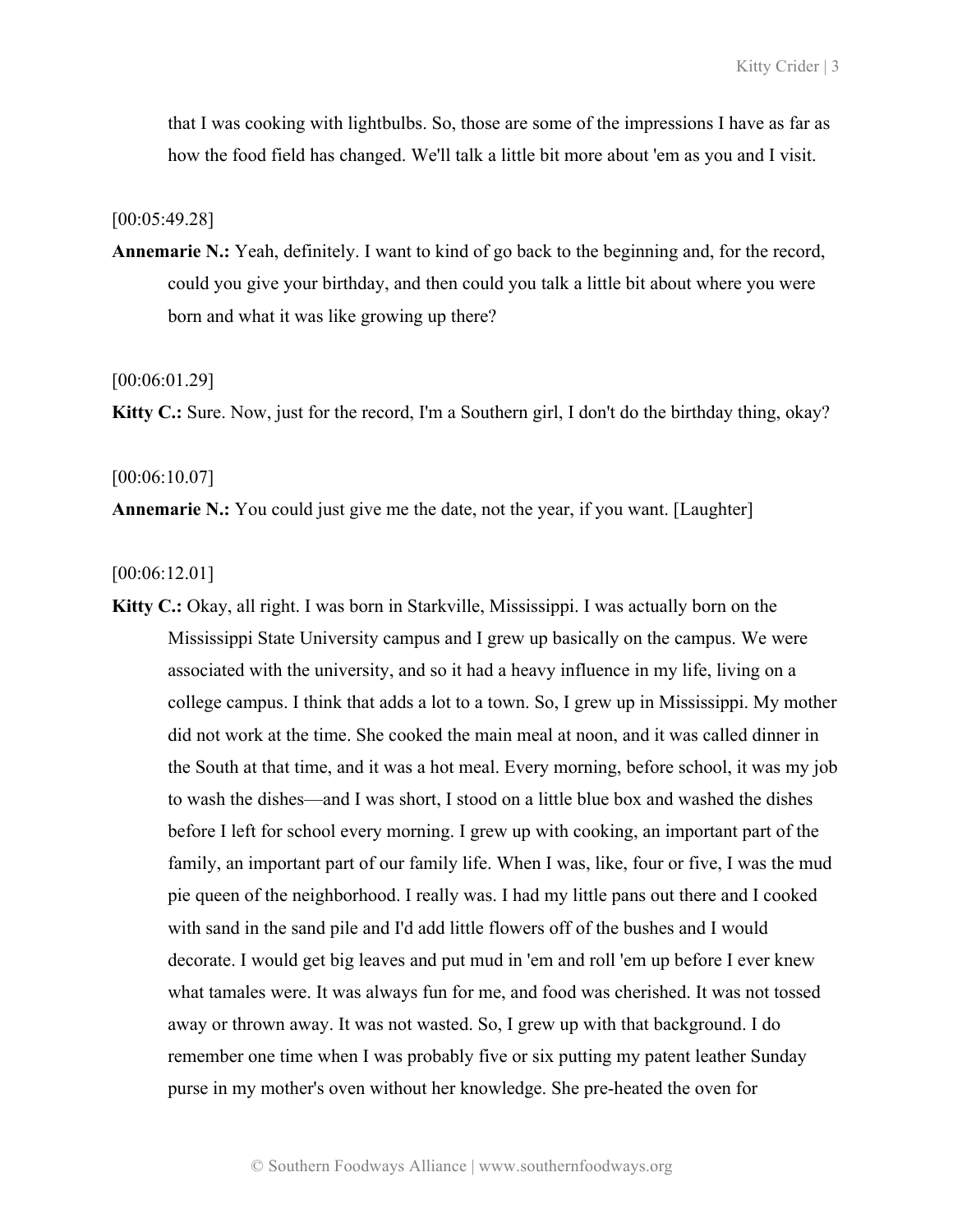cornbread, and then there was this awful smell. She opened the oven and my purse was dripping between the racks. I'm sure she wanted to skin me, but she did not, and I didn't really get punished for that. Instead, she said, "Okay, it's time for you to learn to cook." So, she used that as an opportunity. I've always admired her for having done that. I could have been banned for the kitchen for life after that mess, but she did not. My grandfather was an agronomist with the university, and he did a lot of seed research. I shelled more than my share of peas. We shucked a lot of different corn things. He tested things both in his private gardens and also at the university, so I grew up with a hands-on knowledge of food. Early, early on at one point, we had a few chickens, so I can remember Mother candling eggs. I can remember collecting eggs. I had a relationship with food that was outside of a grocery store. My daddy had some cattle. We butchered one every year or something and it went to a locker plant. So, it was—in the South, the South is not a rich part of the country, necessarily, and if you grew something or produced something, and then you prepared it and you shared with your guests, that was a true labor of love, and I was taught that. So, I've always believed that, when you cook for somebody or prepare for somebody, it's a real gesture of love and hospitality. Today, a lot of times, we all go out to eat and that's fine, but I understand that you give of what you have, and in the South, it was giving of their garden and giving of their work. They always offered seconds or second helpings. Not sure we do that now, though.

#### [00:09:53.27]

**Annemarie N.:** That's great. So, you went to the University of Tennessee. Can you talk about your experiences there? Were you involved in the student newspaper?

#### [00:10:03.28]

**Kitty C.:** I was involved in the student newspaper. I was probably the only one that was in the home economics college, and also doing journalism. I was involved in it. I reported on the home economics college, basically, for the student newspaper. I was probably not as active in that student newspaper. I had also written for the local paper—in addition to my high school paper, I had written for the local paper in my hometown, and I had written . . . but probably, although I did report for the student newspaper at the University of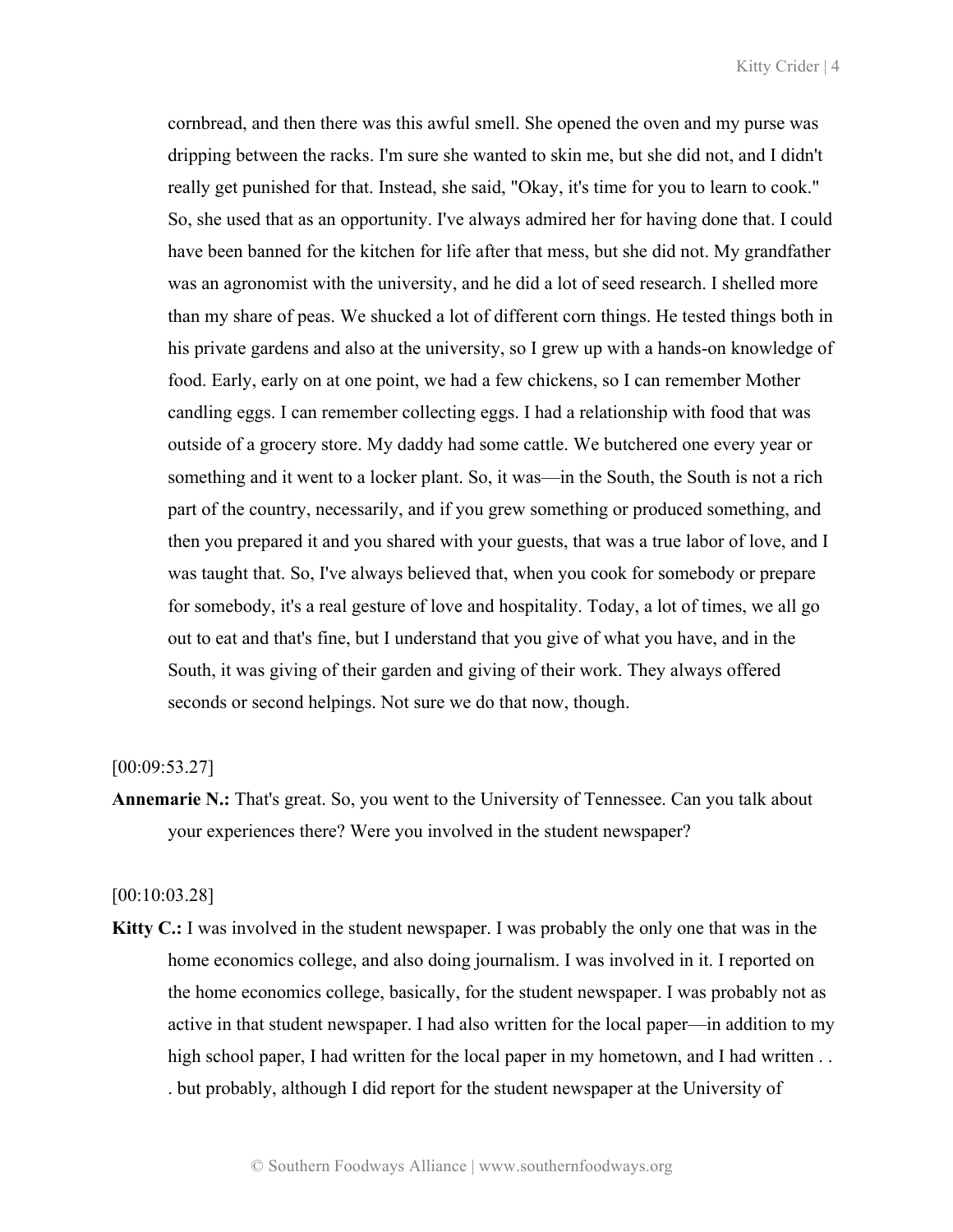Tennessee, I think there are other newspapers or other beats that might have had a more active coverage. Maybe sports or something else. But I wasn't doing sports at that time. Took a lot of journalism courses, though.

#### [00:10:50.16]

**Annemarie N.:** Cool. Were there any, like, mentors or folks while you were there, or while you were in high school, who really kind of impacted you?

[00:11:01.05]

**Kitty C.:** I had a home economics teacher, Mrs. Valentine, and she, ironically, had taught my mother. She guided me. I would say she was one that I would say thank you. And I had an English teacher, John Hartman, a senior English teacher that taught me so much about writing. And I've always been very grateful to him.

[00:11:27.12]

**Annemarie N.:** That's great. After you went, after the University of Tennessee, you got a job in Huntsville.

[00:11:33.23]

**Kitty C.:** I did. Now, as I said earlier, when you move to a town, the food editor job is not necessarily available for you. But when I moved, I interviewed at the paper, and they already had a food editor, but I learned that she was going to get married, and they said, "Just hang in the background, and we'll call you when she gets married." So, I took another job and I worked in a home lighting store. I had some experience in that, too. I told my boss, I said, "My heart's in this journalism job." And he was okay with that. Then, when the current food editor left to get married, then I moved into the job. Most of those were not full-time food editor jobs. Early on, food editor jobs, you often did other things. I worked in the features department as the food editor, food writer-editor, but I also typed up an awful lot of bridal announcements and engagement announcements and garden club reports and sorority reports and other feature stories, and did individual features. That was kind of fun, too. So, I can remember interviewing Betty White. Look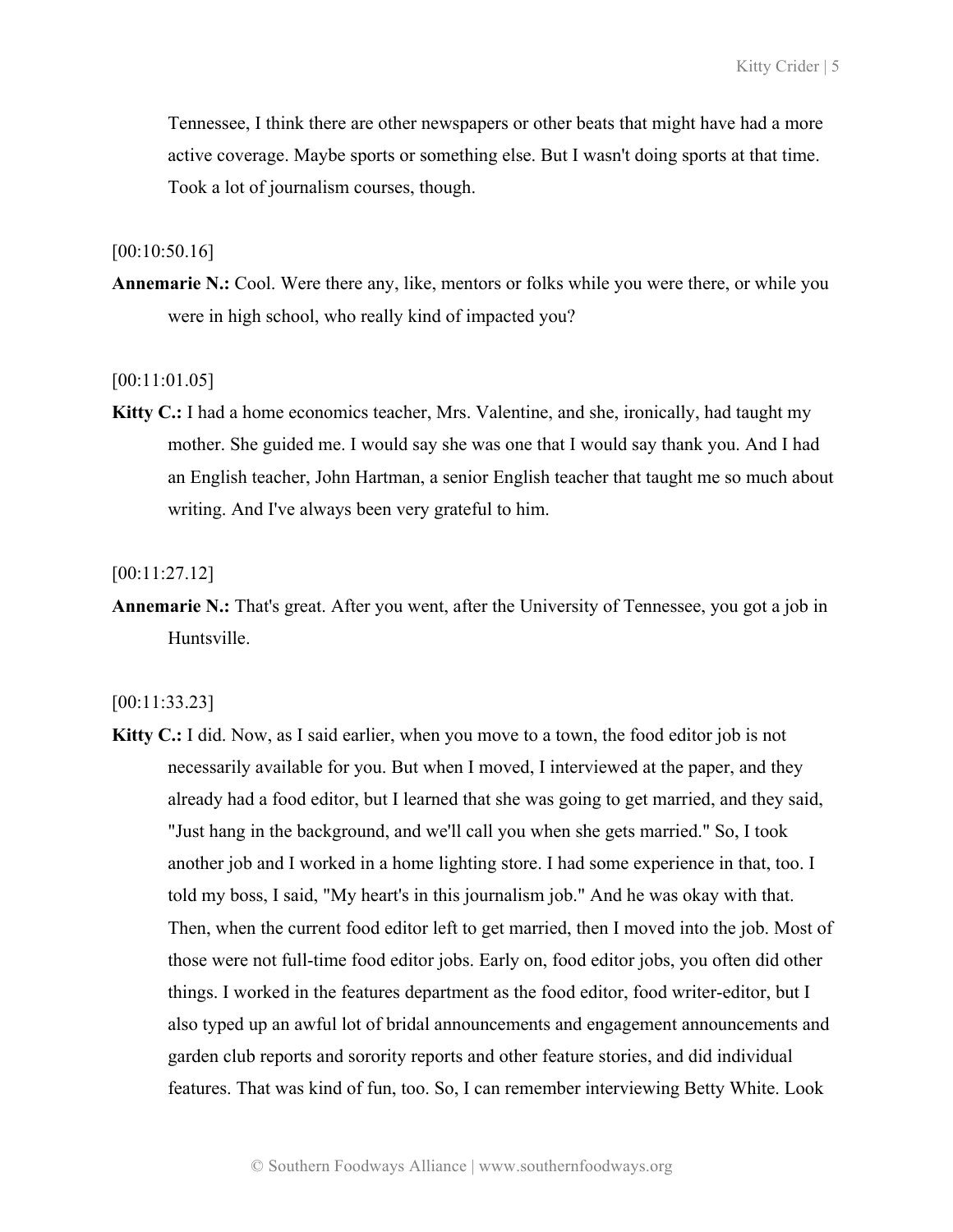at here, she's still around and going strong, and that was always fun. There were other opportunities there, as well.

[00:12:52.11]

**Annemarie N.:** That's really neat. So what was, I guess, the features section in Huntsville like at that time? Because now, Huntsville has kind of, like, become this boomtown and it's growing, but back then—

[00:13:05.03]

**Kitty C.:** Actually, back then, it was. It was when I was there. It was very boomtown because of the space program. All the rockets and all the space program. My husband worked for IBM and we moved there right out of college. We had married in school, and we moved right out of college. It was a very boomtown situation, and a lot of opportunity. They had civic centers and they had symphonies and ballet. It was not a sleepy Southern town. It was a fun place to be, and lots of high tech companies there. We met a lot of high tech friends, and we stayed there. We worked on a number of projects. Wernher von Braun, the rocket scientist, he lived just a few days up from us.

[00:14:00.07]

### **Annemarie N.:** Oh, wow.

[00:14:00.16]

**Kitty C.:** Never saw him, but we knew he was in the neighborhood. It was—Redstone Arsenal was there, it was very active. It was an exciting time. My husband actually worked some on the rocket program, space program, and so, it was kind of exciting to go to these museums now, to go to NASA, and see, okay, I worked on that, I worked on that. It was an exciting time to be there. Then IBM decided to close their Huntsville facility, and they were going to do it in waves. We were in the first wave, and they were shipping out five hundred families at one time. That was kind of hard. I was actually sitting in the newsroom, working at my desk, when the IBM public relations person came in. I said, "Hey, John, what's happening?" And he hands me a release, and it was being released at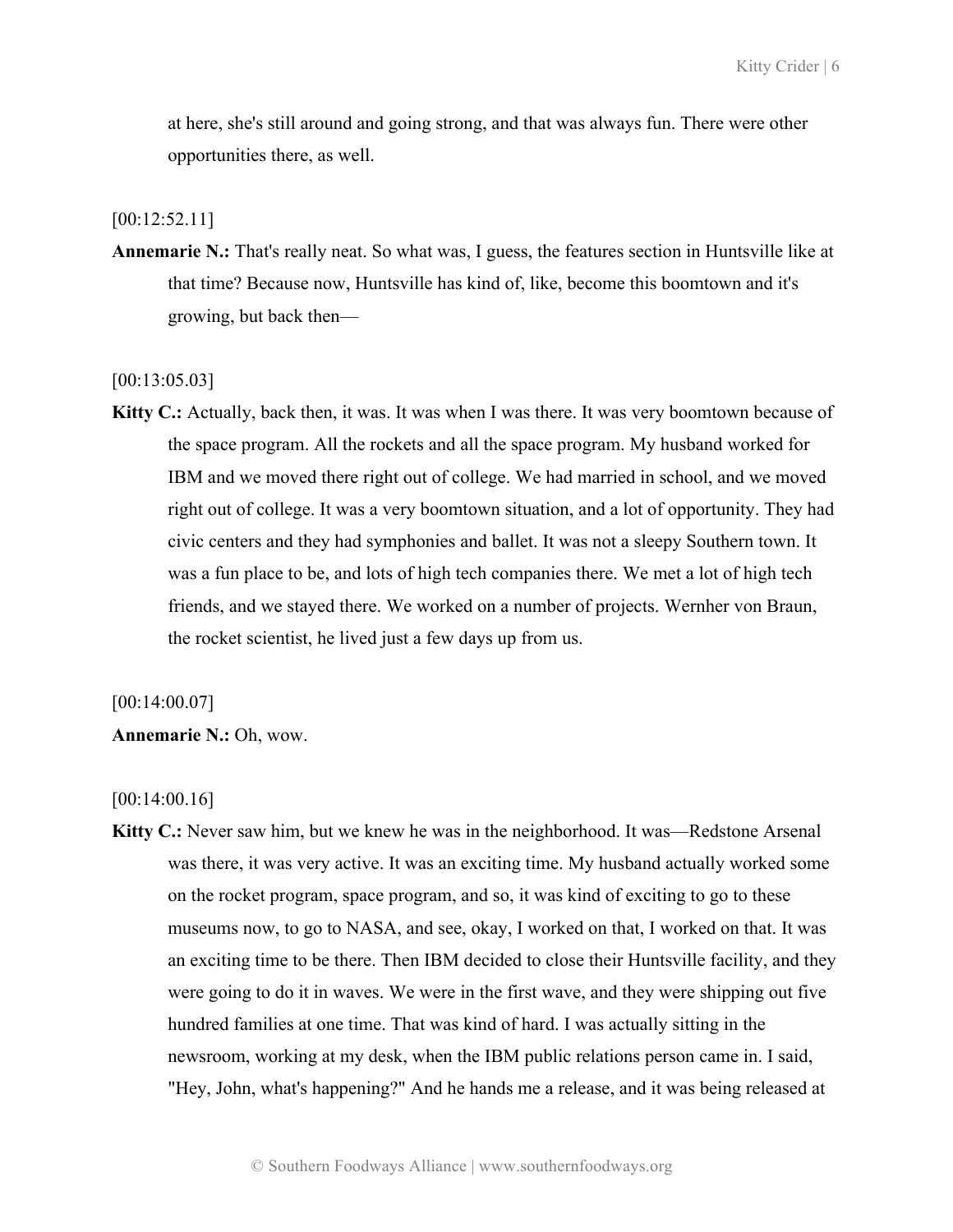that one time everywhere. The employees didn't know it; it was being released. So, I'm sitting there reading that announcement that they're closing the facility, and I'm seeing my future change. That was kind of dramatic. We've never forgotten that. Of course, the phone lines were jammed as people tried to reach each other. And the time of trying to sell a house when there were five hundred other houses on the market . . . what we ended up doing, my husband had already put in a request for Austin previously, otherwise the program he was working on was transferred to New York. He was not sure how well I would fare in an area it had so much gray weather. So, we had six months. He went and transferred his program to New York, and stayed in Huntsville and continued my job, and also showed our house and took care of our little kids. Then we moved out here to Austin, and have loved being out here. We already had a couple of friends, families out here that we knew; that made it easier. Some people might get upset by my saying this, but I had been very happy in Huntsville. We wanted to come to Austin, but I got here, and I kind of had some culture shock. I did not know that trees could be so crooked. I did not know about sand burrs. When we killed a rattlesnake or two and a coral snake on our property, and I was the mother of young, young boys, I was like, "Wow." So, I had a little bit of a culture shock. It was kind of interesting—I may have told you this, the very first bridal shower I went to out here, they served tamales and a longneck beer. I was stunned. Where was the punch and petit fours, you know? So, obviously, I wasn't in the South anymore—or at least, not at that particular party. There are other parties that have been touches of the South, but I suddenly realized that Central Texas, Austin, Texas, was different. So, I embraced it. We've loved, I love it. But I had to learn.

# [00:17:22.24]

**Annemarie N.:** That's great. So, you're mentioning this culture shock and this difference. It's a big difference. What was it like—I know you didn't get a job right away, but what was it like? Could you talk about your journey to getting the job at the *Austin American Statesman*?

[00:17:41.21]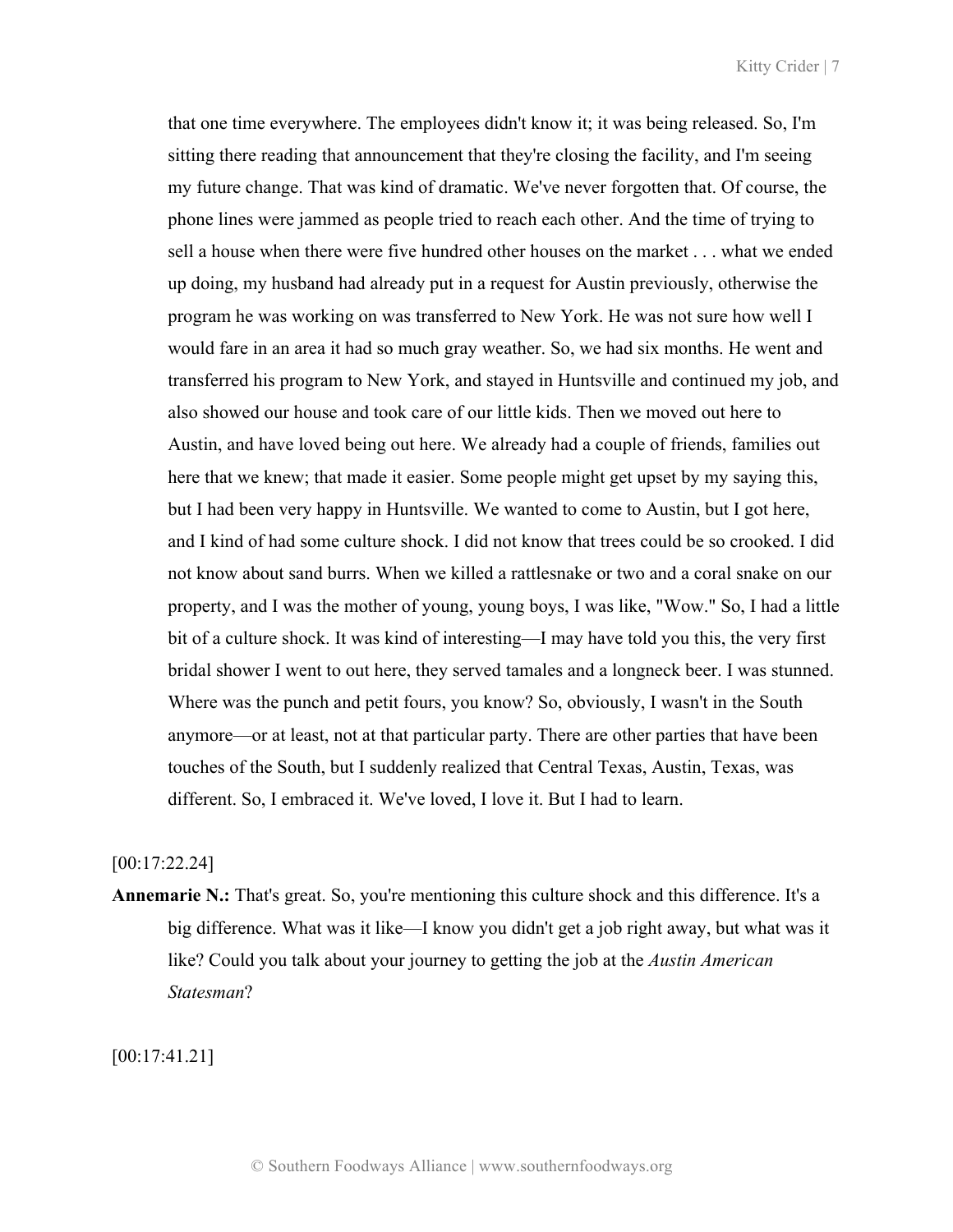**Kitty C.:** Because it was a major change, a move for my family—and I had wanted to have a family. I wanted to be a mother. I grew up in the South, I had a great mother, great father, and so I wanted to be a mother. I thought, "This is a major move for my family; let me get them in schools, get them settled in the community." And so, for about a year maybe—because the food editor job was not open—I did freelance. And I did soccer mom. I was vice president of the PTA. I was team leader for the swim team. I was very active in my community. And I started writing freelance a little bit for the *Statesman* in a capacity like that; a neighbor association—not neighbor association, but they had a section called *The Neighbor*. So I reported on North Austin, Northwest Austin. I got to know the *Statesman* a little bit better and they got to know me. I thought, well, maybe I will be doing something else. In fact, I had been asked to do another job and was seriously considering it when the *Statesman* job opened up. So, that kind of—it felt like home. I walked in and interviewed and walked out with an assignment. I've been there since then. I treated it—at first, I kind of did it like a freelance job or part-time job, because I still had small children. Then, we were working with Selectric typewriters, so I bought me an Selectric typewriter that the machine could read, and I did all my stories that way; I took things in. But the job of a food editor involved a whole lot more than it's not just reporting and writing. When you're the food person for a paper, and Austin is considered a mid-size paper. Probably, at that time, a half a million people were here, maybe. Now, we are the eleventh largest city in the country—not, that's the city, the metro area, we're not quite that large. So, I was the food person. So, that means that you report your stories. You test the recipes. You set up the food shots. You maybe food style. You write the stories. You edit; you may be reading the wires, making contacts. At the time, you were considered kind of a local celebrity, like a television anchor or something, so you judge things, you went to charitable things, you know. You were willing to let somebody throw a pie in your face for a good cause. So, we did a bunch of different things like that. I found that the food job is 24/7, because food is 24/7, and everything just about in my life could possibly have a food implication, a food story implication. If I were having trouble with something, probably other readers were, and how could I help them? It was all about helping the readers with their lives, and also telling them good stories, and also helping to educate them on changes and things that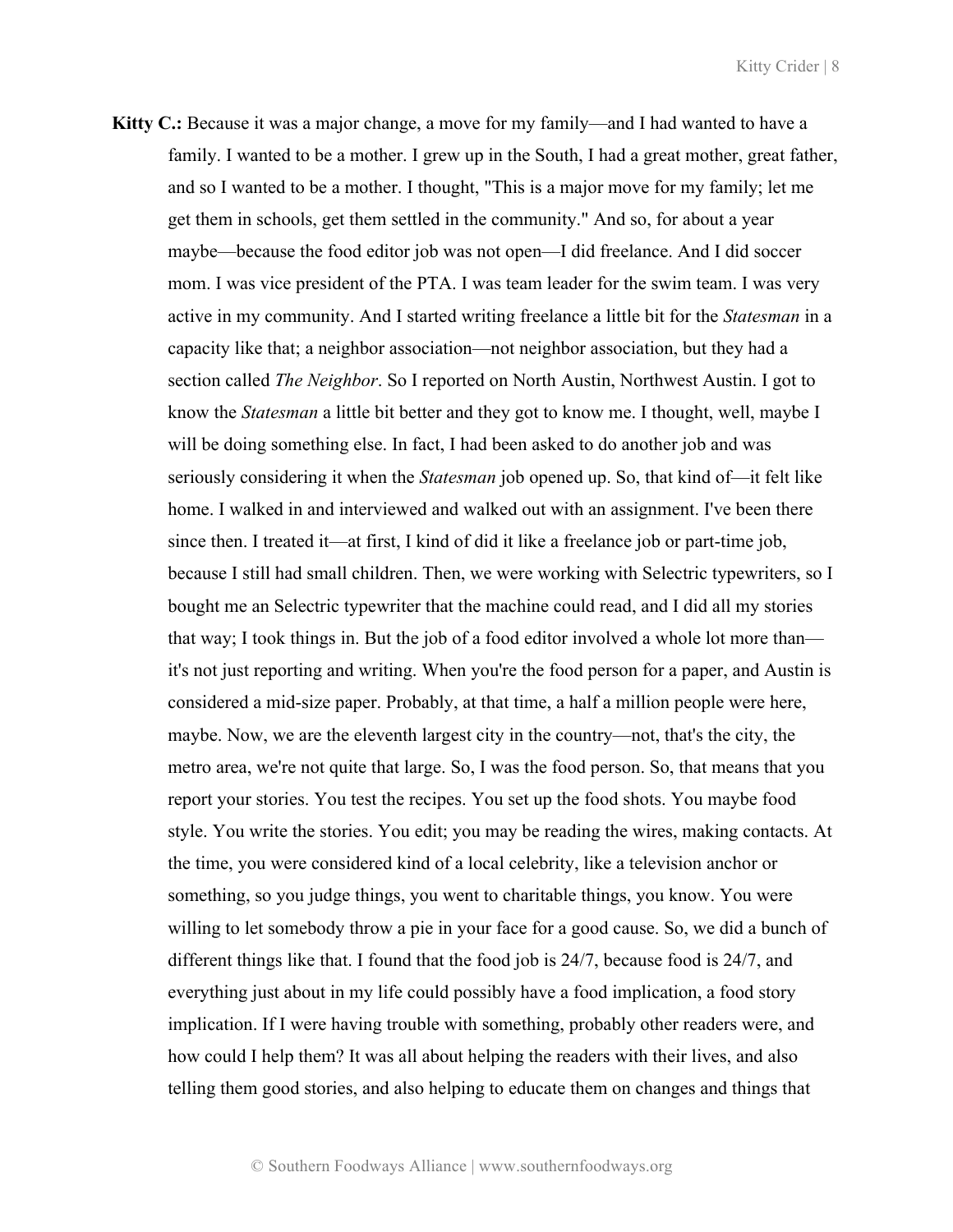they might not have thought about. We were really wanting to maybe help correct some things, as well. It was not a vicious job; it was, how can I help? It was a consumer, treated like a consumer job.

### [00:21:33.21]

**Annemarie N.:** That's great. You mentioned your connection with your audience, could you talk a little about that? 'Cause with half a million people in Austin, that's a really big readership.

### [00:21:42.22]

**Kitty C.:** It is a big readership. They called a lot and wrote a lot, and we tried to always answer our phone and always respond to them. We did a lot of interaction things with them. It's kind of interesting. The first publisher of the paper here in Austin, or the guy who was publisher when I arrived, he had a practice that, if you had a food picture, you had to have a face in it. Every photo had to have a face in it. That's—in principle, in my mind, that's a good rule, because people are drawn to faces. But it also created competition; when you look at a photograph, am I lookin' at this food or am I lookin' at the face? You know, you hold the pie up by your face, do you sit down at a table so your face is closer to whatever food you're talking about? So, that was kind of a tricky food styling. However, that person was not my family. That person was somebody in our community, so it would bring the community in and all the people that person knew. So, you do involve the community like that. A couple of things we did, we did a kids' cooking contest every summer and a program, and we had kids cook things for ten weeks. They got a certificate and something else, I can't remember, at the end of the ten weeks. But we tried to do things that weren't just sweet, and we tried to teach them some principles, and knowing that we would do this with homes—and we would go to a different person who was participating in this every week and photograph them while they did whatever they were making. I had already my sons test each recipe. So, that was an interactive thing with the community. Another thing that we did for twenty years at the *Statesman* was the Christmas cooking contest. And we asked people to send in recipes in designated categories; maybe we would have a cookies category, maybe we would have an entrees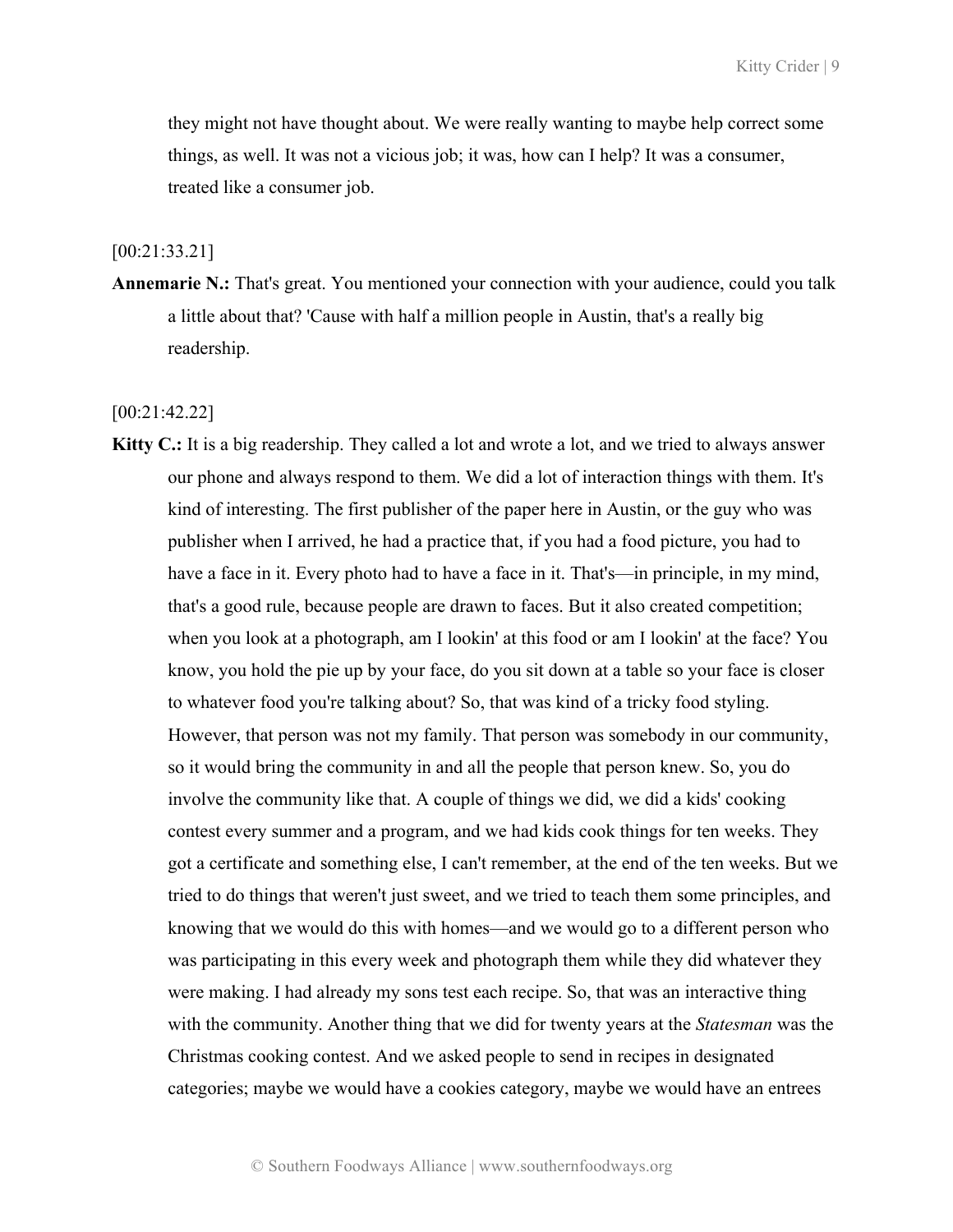category. We always had an ethnic category. Austin, when we got here, was predominantly—and this would have been in the very late [19]70s—was predominantly, we had a lot of government, state government, because we were the capitol city, federal government, there were IRS offices and other federal groups here. You had University of Texas, big influence in the city. There's several colleges now; I think there's maybe a hundred thousand students in our kind of area, metro area. So, it had a lot of college influence. The University of Texas brought in a lot of ethnic students, and so we had a diversity. I mean, there was a diversity anyway, but they would bring in greater diversity. Anytime you have a city with a university in it, the diversity, I think, is greater. And that is a good thing. So, we had a wide variety of people that we were writing for and trying to include in what we were doing. So, when we would do this annual Christmas cooking contest, we always had an ethnic division, because that's how we would meet some fabulous people and different people, and that was a wonderful, wonderful thing. This was a very popular thing. We did it; it was a lot of work, but we would choose a winner in each category, and we would go to their homes and we would photograph it. We would take props with us 'cause we wanted it to look like Christmas. And for a period of, I don't know, two or three weeks, I would drive around with my station wagon filled with props in the back so that, when we got to somebody's house to photograph, we could kind of make it look festive if they did not have anything. There was one time I stopped at a grocery store to pick something up and the bag boy went out with me to put it in the car. He saw all these props and bags of things in the truck or back of my car, and he says, "Ma'am, have you been home since the last time you were here?" I said, "It looks like I haven't, doesn't it? It looks like I live out of my car." But during that few weeks, I almost did. We went to one winner's house one day and it was a dip that had won an appetizers category, and it was a good dip. It was a fondue-type thing. She and her husband had made it the night before for the picture. And they took a bite and it was really good, and they had another bite. And they had another bite. And by the time I got there to photograph the next day, there was maybe an inch left in the fondue pot, so we had to carefully photograph—dip some bread on a fondue fork and dip it in and let it drip down instead of showing a big pot full of fondue. So, these were ordinary people, you know?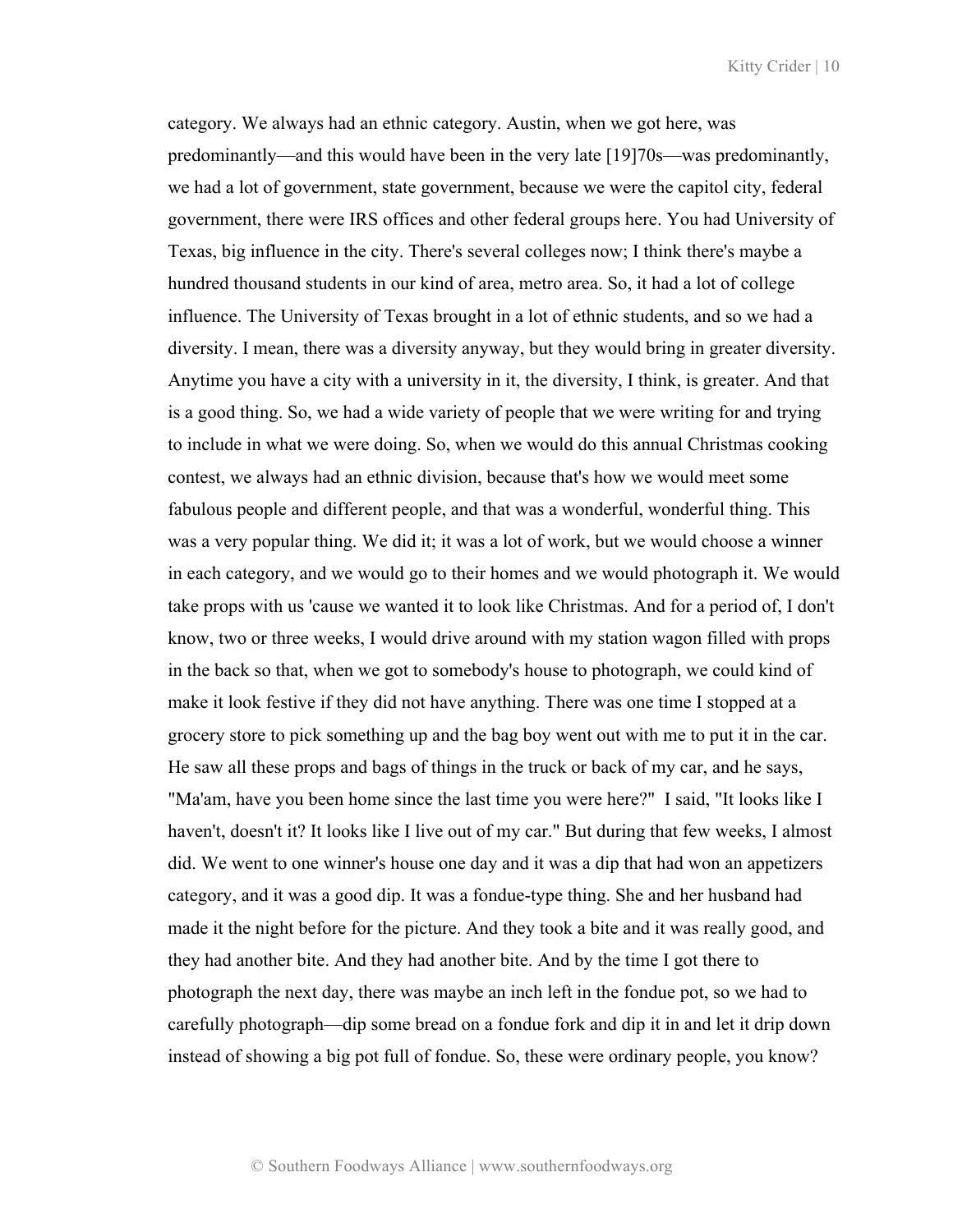So, you had to work with—you weren't working with food professionals and food stylists. But we wanted to make it festive and it was cute; it was fine. It turned out great.

### [00:26:35.14]

**Annemarie N.:** That's great. What were the challenges of learning how to food style?

### [00:26:39.20]

**Kitty C.:** You know, there are a lot of challenges. I have a box that was, a friend of mine got a fish tackle box, and I turned it into a food styling kit. One of my artist friends painted little carrots all over it, it's bright red. But we did not do—we did realistic styling. We did not use mashed potatoes for ice cream. We might spray a little water on something to make it glisten. We did not use Elmer's glue for milk or things. Commercial food styling sometimes does that, but we were in Austin, Texas, and Austin, Texas likes it real. So, we used that approach. But we did carry chopsticks and all sorts of things to prop things up if we needed to. When we were doing a food shoot, I would have all sorts of plates and napkins, all sorts of claws and little things to tuck in or just add a bit of color or try to help some of their raw ingredients, there were lots of things like that. There was one day we were doing—matter of fact, it was for Valentine's. We had some champagne glasses that we had made some raspberry and white chocolate mousse parfaits for Valentine's Day. I built them here, I was at my house. I was very proud of them, and I put them in a cooler. I put a few extra things in it, just if I needed to touch something up, and took it to work for the photoshoot. And somebody slammed on their brakes in front of me en route, and I had to stop abruptly, and I flipped the cooler. That ruined all those things. So, fortunately, I had enough extras that I rebuilt one at the photoshoot, and that worked. But you run into things like that. We also learned fairly early in the game not to let anybody eat the food until you had seen the film. In those days, we were looking at film. Once we'd seen the film and everybody'd signed off on the film, then we could let the newsroom have at it. But other than that, we got caught sometimes when somebody said, "Oh, I don't like this," and so the food was gone and we had to change, try to adapt that a little bit.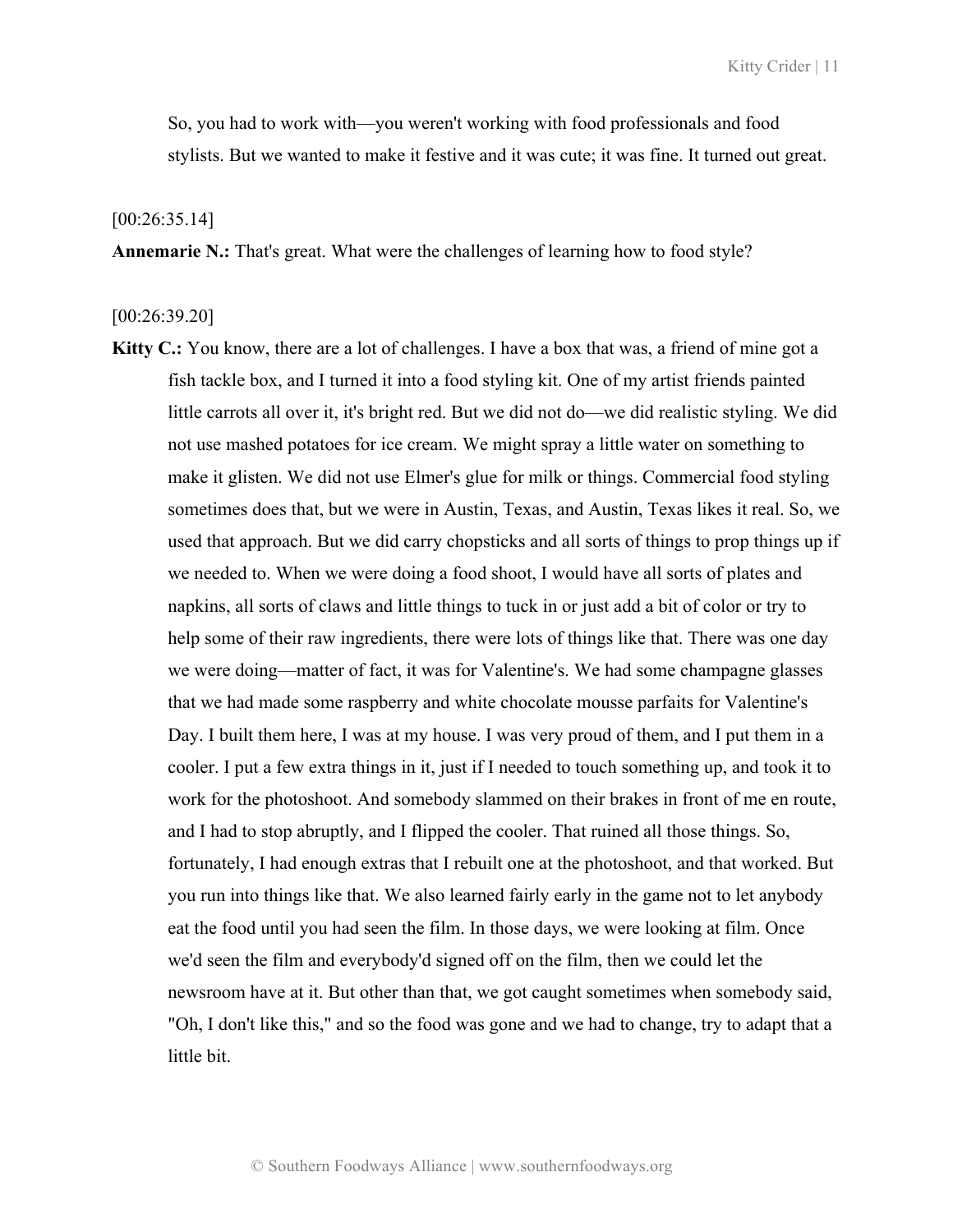[00:28:51.24]

**Annemarie N.:** That sounds really challenging. Could you talk a little bit too about recipe testing? Did you have a kitchen at the *Statesman*?

[00:29:01.17]

**Kitty C.:** I had a photo kitchen at the *Statesman*. So, it was not fully equipped, like with mixers and blenders and things, but it was—I could use it for prep. It was skinny and I didn't have it when I first started, but I did when we moved into a new building. We used it when we were doing a photoshoot, but the testing, primarily, was done at my house. The way I had it worked out, I had a family I was feeding, so I would try to incorporate whatever I was doing in my meal planning. If it was something we were doing a story on that they wouldn't eat, I'd turn in the receipt, take all the food to the paper, and they would eat it later. Otherwise, I would absorb it into my food budget. If we were doing a story on Texas chili, I might cook three or four kinds of chili here during the week. I had a pretty agreeable family. They would give me their opinions. Anything over a five was permission for me to make it again. But when pinto bean pie won the Texas State Fair, I thought, I can't run this recipe without making it. That's just too unusual. So, I would make it and they would give me their input. When purple potatoes came into being, or suddenly became popular in this country, I cooked them one night. I'll never forget, my husband's an engineer, and he was looking at them, and he said, "What's this?" I says, "It's purple potatoes." He says, "Where'd you get 'em?" I said, "I got 'em at the store." "Where'd they come from?" "They came from Peru, they're an ancient heirloom variety." "How long have you had 'em?" [Laughter] So, I wrote my column just like that on it. All the science and engineer people loved it, 'cause that's how they would've responded to it. It was really good having real people help test. So, we'd use that a lot. Sometimes, we would just test things and take 'em to work and let them give feedback. We had a special place where we could taste and test and do that.

[00:30:59.20]

**Annemarie N.:** That's great. Now, I was talking to Ms. Elaine Corn yesterday, and she kind of was the impetus of trying to get a food section started at the *Statesman*, and she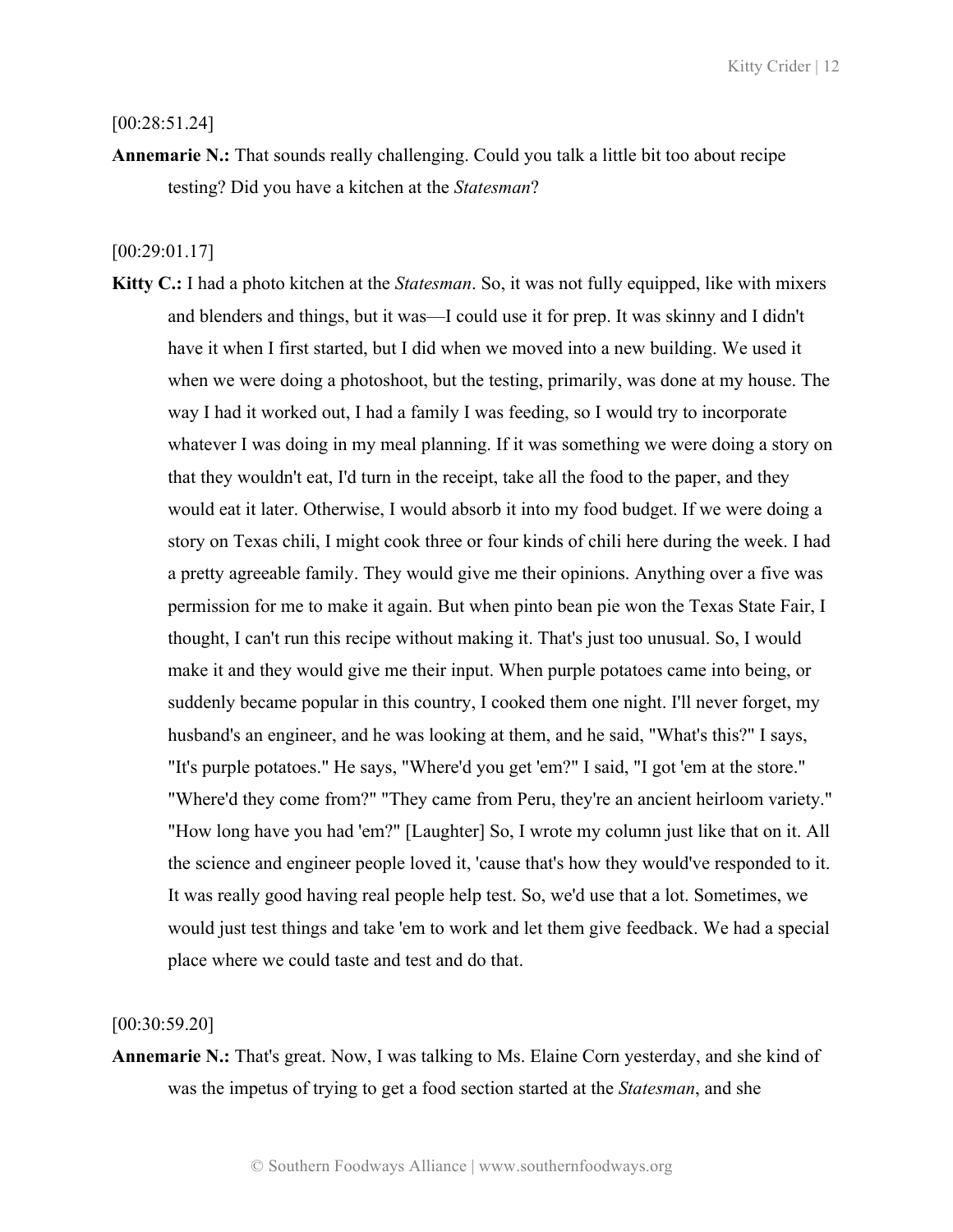mentioned that it was difficult because they wanted her to do other things at the same time, and you kind of mentioned that, too.

[00:31:18.20]

**Kitty C.:** That's right.

[00:31:18.20]

**Annemarie N.:** Could you talk about the challenges of being a one-person team and what those responsibilities were?

[00:31:24.01]

**Kitty C.:** I think there are challenges. Elaine may have had greater challenges in that she was doing something else and then she started it. I was brought in as the food person, so I had—but I didn't mind that. I think one thing that we had then, it was started back in 1971 nationally, was the Newspaper Food Editors and Writers Association, it's now known as the Association of Food Journalists. And that was a really great organization. Once again, remember, we didn't have internet, we didn't have email. But with that, we could contact each other in different cities and say, "Okay, how are you solving this problem? Is there a way, or have you encouraged, gotten this problem?" That organization had annual meetings, and we met all around the country each year. So you got regional cuisine, education, as well as you met and talked about some of these different issues. I thought that was a really, really helpful way of dealing with that. Now, then go back to somebody who really wasn't used to allowing, an editor who maybe didn't think something should take a lot of time. You would just have to justify it and say, "Look. This is taking me this much time to do this, and if you want it written with authority, this is what it's going to take." We did not often do single-subject stories. We would do multiple sources and check our things. Elaine, because she initiated it, may have had a greater challenge there than I did on that one. When we started new, other things, sometimes you would have to do your program and justify it, same thing if you were trying to get some travel money and you would have to say, "I can bring back these stories if we do this." I remember one time, a lot of the companies from California started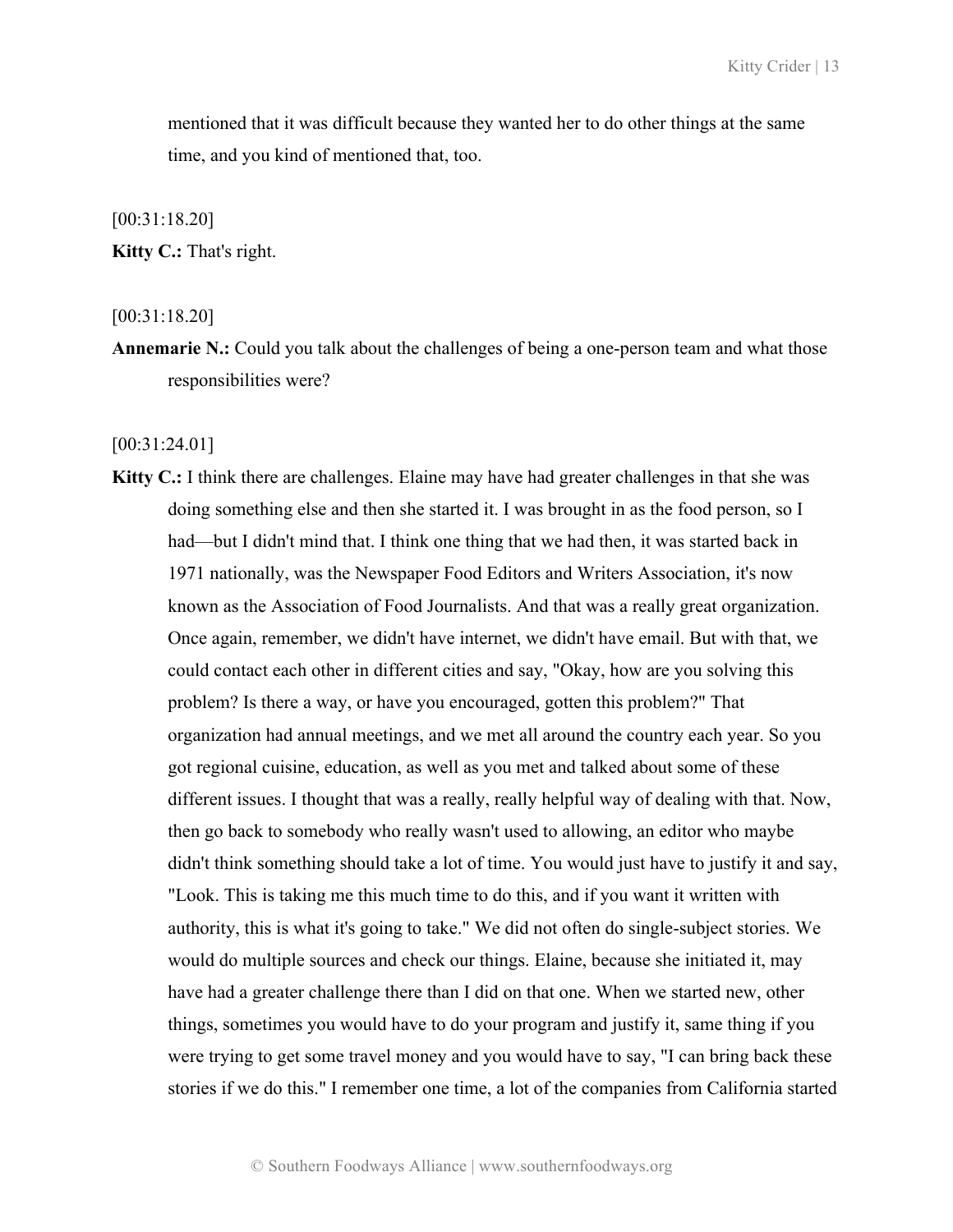coming into Austin because of the high tech. I had went out to California on a trip to see what similarities and differences. I found a trip I thought would give me that and I wrote about it, you know, I justified it. I came back with maybe, I don't know, a dozen or more stories. I did a series talking about bridging between the two cities, like the Bay Area and Austin and what we had in common, what we had differences. And we had a major food person who had been in Austin who was then living out in California, and I got her to help me do this. I thought it was very helpful, and it helped explain a lot. It helped people who were moving here understand; it helped people who were living here understand who was coming in. So, I thought that that was a good education for all of us. And that that was a role that we could play. That was not just a recipe thing; it was kind of a newsy thing, and editors like that.

[00:34:19.02]

**Annemarie N.:** That's great. You've kind of touched on this entire time we've been talkin', but what was your approach to food writing? What kind of angles did you take?

[00:34:32.21]

**Kitty C.:** I think everything can be a food story. Is it worth the time and effort? You need to think. Are people wanting to know about this? Why am I doing this story on this product or on this person or on this technique or whatever, this subject? So, you need to justify that, and say, "Okay, this is what I'm trying to accomplish with this." Sometimes they can be whimsical, and Austin has a wonderful sense of whimsy. Sometimes they can be whimsical. Sometimes they can be very serious. And you also would be responsive to editorial suggestions. We had an editor who wanted us—and I thought it was a good idea—to track food processing in Texas for a year. This was a big project. We organized four food price—we tried to do a market basket, and we did about thirty items in order to get twenty items, because you can't find the same size bread or orange juice everywhere. And we also specified brands, because we needed to compare national brand prices. And we got some people who were in the food business in four different areas of Texas, and on the same day, we had the same people checking prices for us—each of the four quarters to determine if, was El Paso higher? West Texas higher? Was Dallas higher?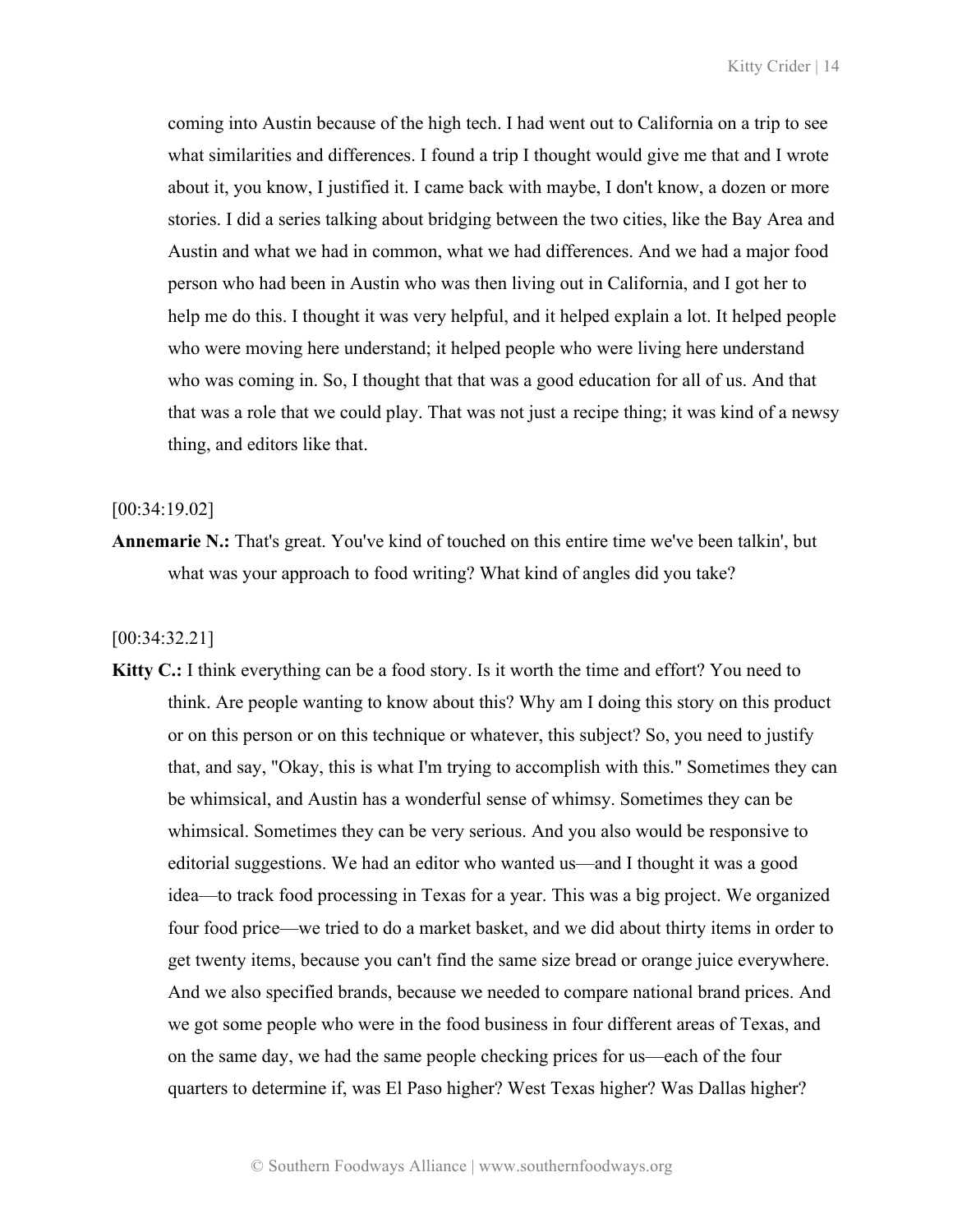Was Houston higher? Was Austin higher? Interestingly enough, we didn't have all the same grocery stores, lots of different grocery stores in Texas. Texas is big, and we have lots of different regions. That's been fascinating. It's like a country; it's not just a small state. So, interesting enough, there was no one area that was having the same higher every quarter. That was a hard news story. That was, meaning hard—labelled a hard news story—but it was also involved us getting down on our hands and knees in the grocery store, in the aisles, and checking to be sure we're checking the same product and then sending the data in promptly, being sure we were doing it on the same day. But it was good for people to know: okay, it's not higher here always, or it's not higher there always. And it was a good story. Story ideas came from lots of different sources. You just suddenly think that way. You start thinking that way. If a food truck pulled up beside you in a parking lot or—I actually had this happen—pull up beside me in a grocery store, I was at a grocery store, and I start talking to the guy. I thought, "I think I want to do a story on a food truck." This is back before we had a thousand food trucks. And so I got his name and number and then we followed up that way. I thought, "I'm just interested in that. Maybe somebody else is. How does he do that in that little place? Is it hot in there?" You know. "What does he serve? Does he get tired of doing it? Where's the bathroom?" Lots of questions that I might have.

## [00:37:25.11]

**Annemarie N.:** That's great. That's really great. Could you talk a little bit about Austin as kind of like a food scene, and how it's kind of evolved over time?

[00:37:39.18]

**Kitty C.:** Oh, yes. Absolutely. I love Austin, okay? When I got here, there were basically four food groups here: Tex-Mex, chili—I'm separating that from Tex-Mex—barbecue, and chicken-fried steak. Okay? All of 'em good, I like all of 'em. I still eat all of them. Not as much chicken-fried steak as I used to. And I went to a bakery once and I was talking to one of the food professionals, and I said, "What's the—how many bakers, professional bakers do we have in Austin?" And he said, "Well, in Austin right now, a professional baker is someone who works at Mrs. Johnson's Doughnuts." And I thought, "Okay."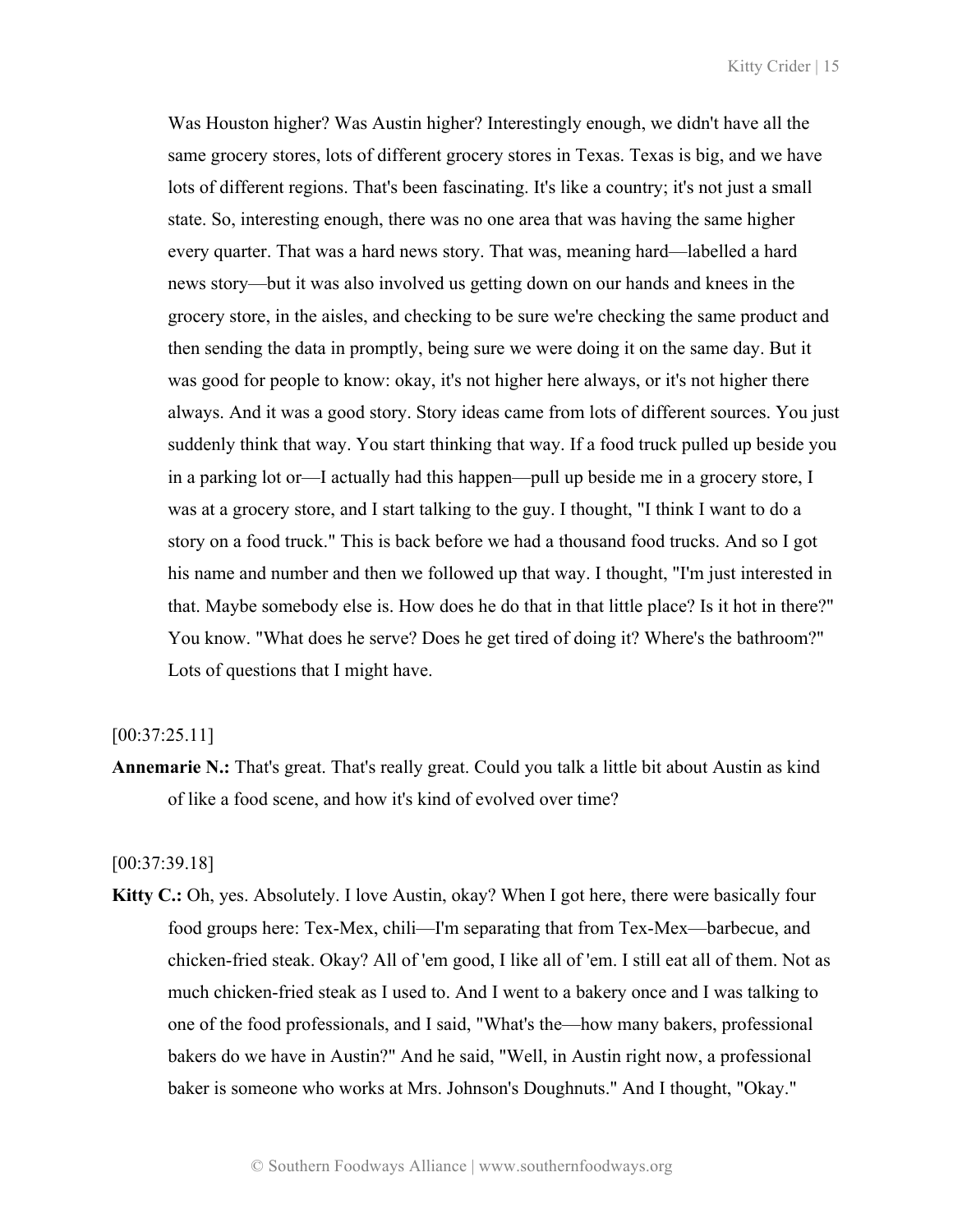Well, today we have all sorts of really professional bakers who've been to the Culinary Institute, who've had their own bakeries in New York, lots of pastry chefs who've graduated from all sorts of schools. Same thing has happened in food. As Austin has expanded, our palates have expanded. People moving here; high tech has had a lot to do with it. You know, in my family, my husband travelled to Asia quite a bit in his work. I've had a son who's travelled to India quite a bit in his. Comes back loving the Indian food. There's lots of Indian high-tech people who are here, they are looking for their products, they are looking for their restaurants. Those grow up. They spring up. Communities spring up, and suddenly we have a big ethnic center here of foods. And they're good foods, and things that we have not even heard about before, Vietnamese and all of this. Now, we had some of these, but not as prolific as we have them now. So, that's been exciting. Then the grocery stores. We've just had an H. Market store open up, that's a huge, huge thing for Austin to have. Just opened in the last year. So, we have now qualified for that. By the same token, we've had chefs who've come in here and brought in their special ways of doing things. They would maybe start in Dallas and work their way in to Austin, and suddenly spark the palates here. We have, Austin has a lot of smart people. They're travelled people. They have sophisticated palates, so they know some of these foods. They know a lot of these foods. They will frequent these restaurants. You know, I was at a sushi restaurant, Uchiko, on a Thursday night recently this summer, and it was absolutely packed at 6:30. That's not an inexpensive restaurant, but it was beautifully done, and their chef has won—I believe he has a James Beard Award, and we have other chefs who have, Aaron Franklin got a James Beard Award recently for barbecue, in the last year or two, and that's never happened in the James Beard program. We've had chefs who, David Bull, I believe he was named one of the best new chefs, I believe it was by *Food + Wine*. We've had from *Bon Appetit*, it might have been from *Bon Appetit*. We've gotten a lot of national attention because the quality has gotten that good, and they're makin' a name for themselves. And then they maybe open one restaurant, maybe they open another, and people love to come to Austin, and so they frequent these restaurants and they're impressed with what we've got. We've also had some reciprocal, we had an Austin Food + Wine Festival that started over thirty years ago, maybe forty. So, they would bring in chefs from other countries, and they would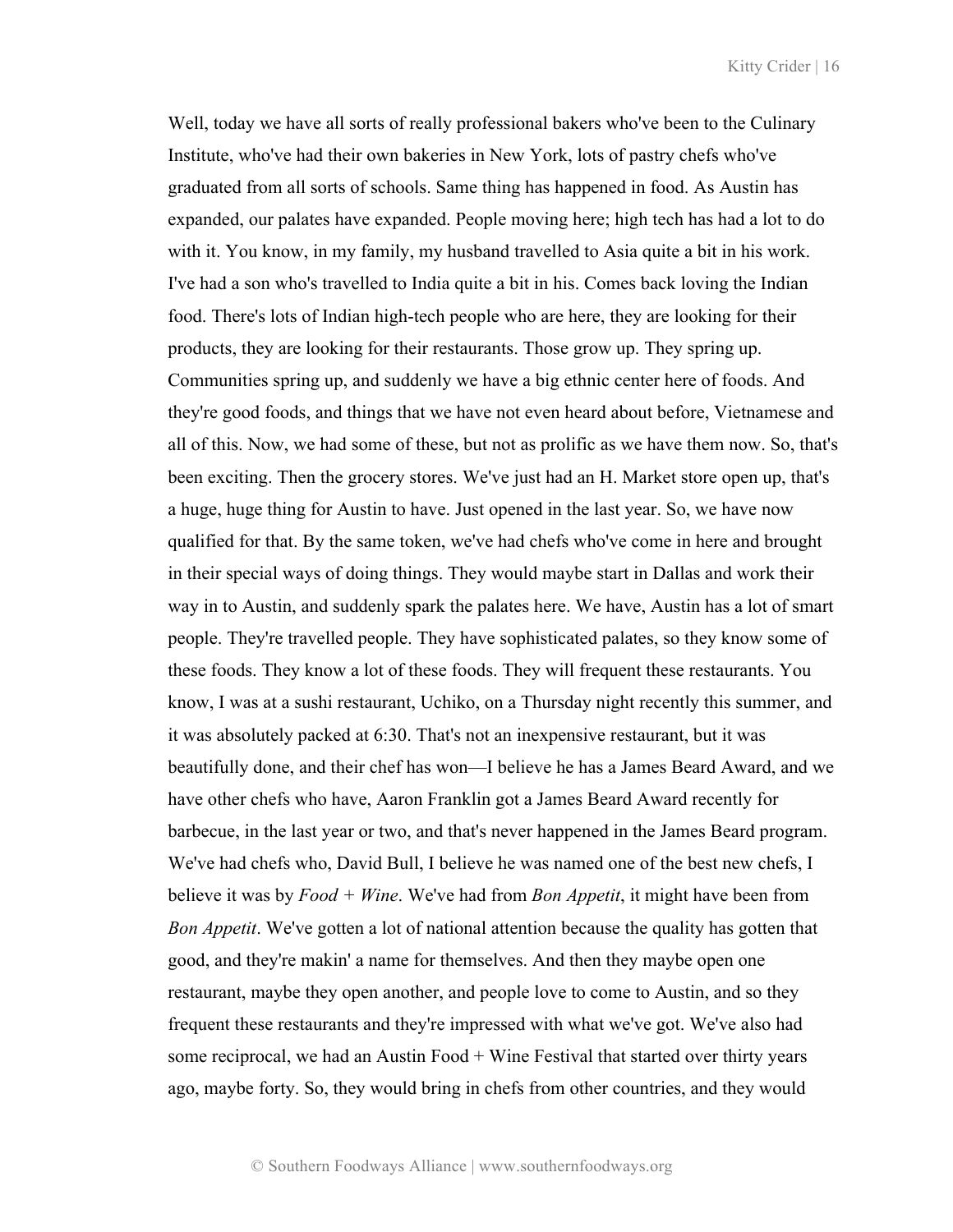share from other states and other cities and they would share knowledge, and so that helped them grow and it helped us grow. The wines, we have a lot of wineries now. That has grown. We've gotten breweries, the beer places, and even some vodka and other liquors are now on our scene. So, we have definitely become a food scene. But when they come in here, they still want to see cowboy hats. You don't see a lot of cowboy hats, you see a lot of baseball caps. And they want to see cowboy boots. You'll see some of those, but you'll also see a lot of sneakers or tennis shoes, because Austin is not like another part of the state. And another thing that's different about Austin, years ago, we had something called Aquafest, and it was a week-long festival down on Town Lake, which is the Colorado River that runs through downtown. Each night was a different ethnic group, and they would do their foods. Even then, that was early on, they were introducing you to Mediterranean food or to Tex-Mex food or to Greek food, whatever they were, whatever night it was. We've always shared that. When guests come in here, a lot of times, they may be looking for the trendy things we're doin', but they may also be looking for the things we're known for. They may be looking for, "Okay, I want to go to a Tex-Mex place. I want to have a taco. I want to go to a food truck. I want to have barbecue. I want to, you know, have some things that are basics." You and I are that way. If we go to Maine, we're going to eat some lobster, you know? So, I respect what they're doing. There's always been some Southern food here in Austin. I was looking and thinking about, where did I used to go? When I came here, I was from the South, so you can be sure that I was kind of looking for some Southern food after I got here. A lot of times, it was in the cafeterias I had it. There was this wonderful old home down in South Austin called Green Pastures, and they did a lot of luncheons and weddings and dinners, and they had—it was a restaurant that had grown out of a family, and it was elegant. So, they were known for that. But it was interesting to me that we had retained a few places. Threadgill's is another one, the music scene as well as the food scene. The owner there, Eddie Wilson, his mama was from Mississippi, so he cooked what she cooked and he still does. There were places like Catfish Parlour's still been in business, kind of a fish place. There was a place called Dot's Place and she had wonderful, hand, with rolls and others foods. People knew what days in town they could get chicken and dumplings, they would go to certain restaurants on certain days to get those. You might not be able to get 'em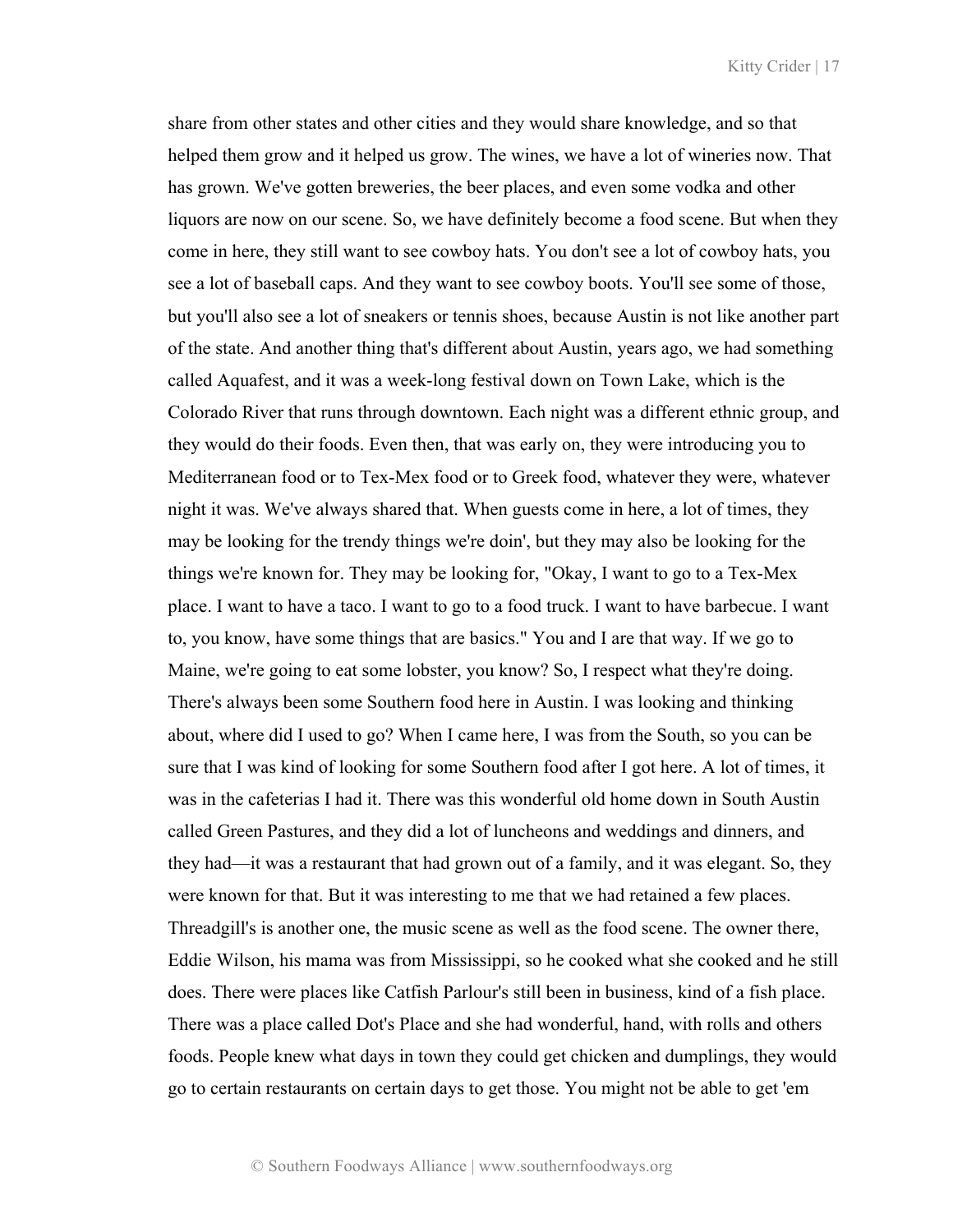every day, but they would know, Thursday's chicken and dumpling at such-and-such a place, and they would know where to go there. Sam's Bar-B-Que over in East Austin was begun, I think, in [19]57, it's still in business. Hoover Alexander, guy at Hoover's Cooking, just does great service. Picnic tables inside his place, the old meatloafs and Southern food. You will find what some people call home cooking in those places. But people are also looking for the newer things that they want, or the things that they think should be Texas. Sometimes, when people come to Texas and they go to Dallas, they really want it to look more Texas-y than it does. If they go to Fort Worth, Fort Worth looks more like the Texas, especially if you go to downtown to Fort Worth, more like Texas that they're wanting.

#### $[00:45:02.14]$

**Annemarie N.:** That's really great. Let me see. Well, I have a question. What are some of, maybe, columns or articles you wrote that were really significant that stand out in your career here?

[00:45:22.09]

**Kitty C.:** Well, there have been several. The one that's probably the biggest was the one I wrote about, cooking for my mother when she was dying. It's the one that won a James Beard Award and it won the M.F.K. Fisher Award, it was a finalist for a Bert Greene Award and a number of other things. In that, I reflected on what she had been, the influence she had been in my life. And helping me get into the career that I have been in, because she was such a pivotal person in guiding me in that direction. It's been something that I absolutely loved. I loved going to work. I loved doing what I did. It was interesting to me, and I still enjoy it. A lot of people said, "Oh, I wish I loved my job that much." Well, these combined my interests, and I've been able to make it work with a family, so I've loved doing that. I was always grateful for that. I have the—one of the columns I wrote about once was tamales. A lot of people in Texas, Central Texas, they'll make tamales and have them all during the holidays, especially on Christmas Eve and other things. If you've got a big family willing to do that and have a *tamalada*, you know, that's fun, but it's also a lot of work. So, we used to try to find out places we could get good tamales and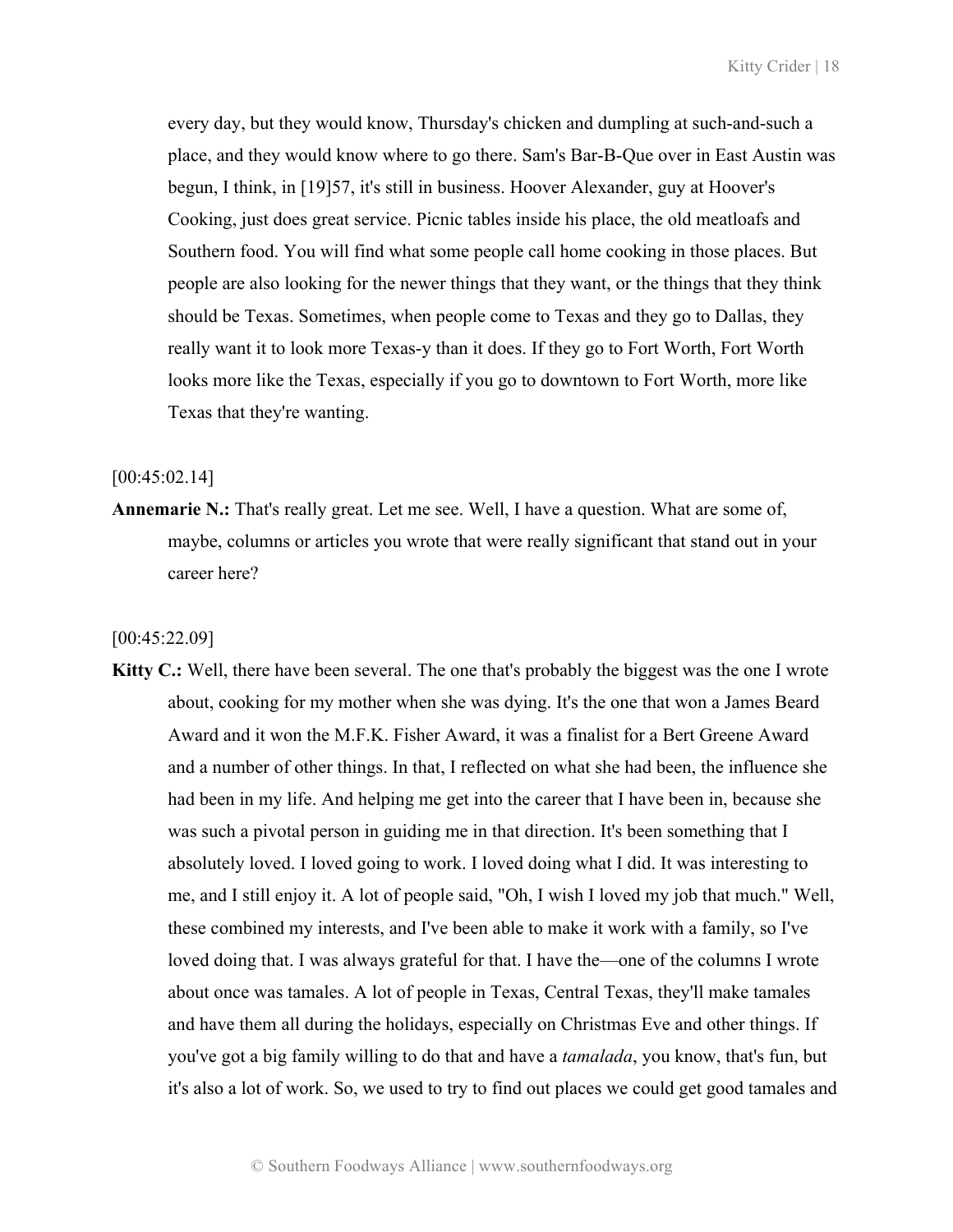then we would bring them into our homes. Today, we have our own—every Christmas Eve, we have tamales. It's a tradition we've been doing ever since we've been in Texas. Didn't do that when we lived in the South. When we lived in the South, the only tamales we'd ever had came out of a can and they had pieces of paper between them at that time. But we love tamales. So, we would always start gettin' our tamale orders in, figuring out our tamales. Well, my hairdresser's son was going to school outside Austin, and he had a good tamale source. So my hairdresser says, "I'll have him bring your tamales." I said, "Okay, I want this many." Well, after finals, he came back to town and he forgot the tamales. And he called me, he says, "Okay, dear, I'm so sorry, but I don't have your tamales." I said, "What?!" You know? "This is horrible!" And it's kind of late to be placing orders for tamales. We're talking almost Christmas Eve. I said, "We've got to find me some tamales." So we didn't have social media then, or we could have done this a lot faster, but I wrote a story on my trying to find tamales and then when I finally, he found me some. My hairdresser left his business that he owned and met me in a parking lot in his red truck and we did our tamale deal, and it was really funny. So, we wrote about it as my tamale deal goin' down. But it showed how important a custom can be, it was to our family, it was to his family. He knew what that loss was, and there might have been more places that, had I had more notice, I could have gotten tamales real fast that I really wanted. Yes, you can go to the grocery store and get pre-packaged, but I was lookin' for some extra special tamales. So, that has been a fun one. Another story that I did, had a lot of fun doing, was interesting to me, I spent a night in the kitchen of the Four Seasons hotel. And the Four Seasons hotel was like a five-ring circus, because that particular kitchen did everything. They did the dining room, they did the parties going on, they did room service, they did any special wedding or thing out on the patio. They were doing all the foods that were in the hotel. So, all the different orders—say, why, this is not a huge kitchen. And I just wrote about a Saturday night in that kitchen, and it was really interesting. It won a first place, I think, at Association of Food Journalists Award. I learned a lot from that. I did another story on barbecue where I went, how to lighten up barbecue. Is there a way to cut the fat in the regular barbecue meal? That won an award. I did a story on the Centex six, and I had, like first of the year I had six people in Central Texas who wanted to lose weight, and I paired each one with a dietician. We followed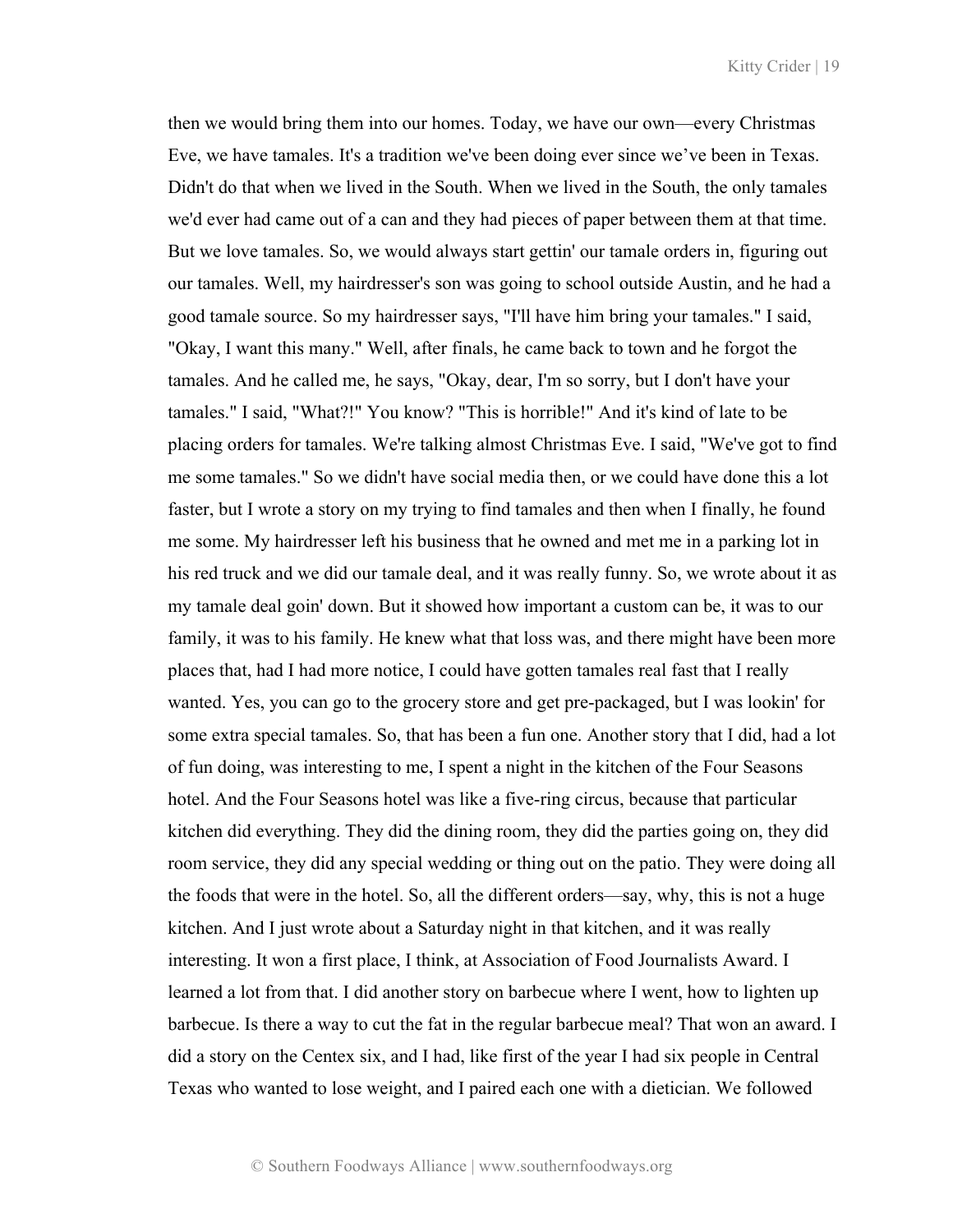them for six months, and then we wrote about how their lives had changed and who stayed on, who didn't, what worked. When somebody would run in and bought a prom dress a different size they'd never bought, and how excited they were. We won a national award for that one, as well. So, that was rewarding, and also encouraging to other people, how you can do some things like that. That was kind of a fun story. One of the stories ... Thanksgiving is the Super Bowl of food. So, you have to do a Thanksgiving story every year. You have to do that. So, trying to come up with a little bit of a different way to do a Thanksgiving story every year is a bit of a challenge. So, we would address that in our annual food editor conferences, and here's a new way. So, if we were meeting in New Orleans, that's where they introduced it. That's where I first learned to fry a turkey. So, then I came back and wrote about how to fry a turkey without settin' your house on fire. So, that was a good way of learning new ways to do that. One year, when we were having such a heavy influx of newcomers, I went to the welcome—newcomer's club, and I picked out ten people. I said, "Would you come to my house for Thanksgiving dinner? Bring a dish you would bring." And we wrote about each of them. We were all strangers. What they would have on Thanksgiving. We wrote about that. Another year we did it from a high-tech perspective, like if you're not going to leave the office, what can you have shipped in to your office? And we ordered everything online, and that was kind of different. We've done smoked turkeys, we've done all different dressings. We've done, this Southern restaurant I was telling you about, it was in the house. We did her dressing recipe one year, and she had a fabulous one. We wrote about it. Then we did another place that had dressing that had, another year a stuffing or dressing that had six kinds of corn in it, called corn in six ways. That has been a blowaway favorite, and I have now switched to that dressing or stuffing for Thanksgiving, that's good. Another year, somebody called me from the beauty shop and said, "We're havin' a fight here at the beauty shop." I said, "What's goin' on?" "We're arguing over, is it stuffing or dressing, and what's the best kind? So, we have decided that next Thursday, we're all going to bring our stuffings and dressings, and we're going to just see who's got the best one." I said, "I'll be there." So, we wrote about stuffing wars, and that was a fun way of doing. You're acknowledging that you're doing it with a little different spin. Once again, how to help people. Let's say you're takin' food to Grandmother's house, or somebody's house.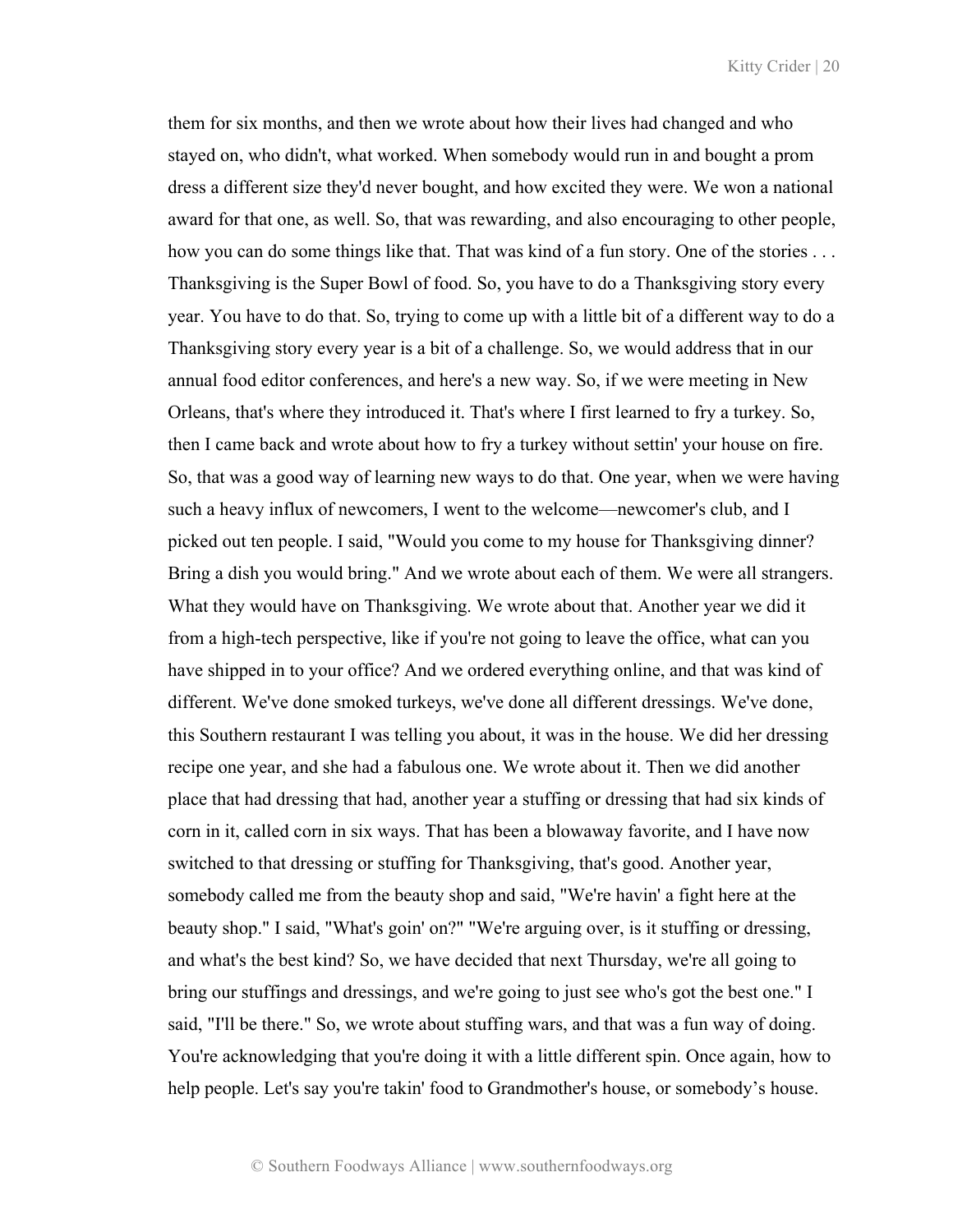How do you do this safely? What can you do that's safe? We would write about that, and what are some good foods that travel well? Right before I retired from the *Statesman*, I took early retirement because my husband was retiring for, like, the third time. [Laughter] I wrote about, I had made a pecan pie and it had stuck. I had used one of these crust-yourown that's in a box, and it stuck, so I made another one and it stuck. So I said, "Is anybody else having a problem?" Well, I heard from hundreds and hundreds and hundreds of cooks in Central Texas. "We thought it was us! We thought it was us!" So then I try to track to the manufacturers, what's changed? Foods have had trans fats eliminated, we've had —Why? My other pies weren't stickin'. What is it about pecan pie that's makin' it stick that didn't used to stick. How can we, how can we fix this? I think the manufacturer had changed, modified that dough a little bit. They never came out and said—they said, "We really value our Texas customers. We really value the pecan pie, but the others are not having trouble." I said, "Are you hear—we're not having trouble with anything except pecan pie." So, never got a strong here's how to do it from them, but we went back and started playing with some things, and readers, I said, "Readers, what are you doing?" So we tried all the things. I took in a pecan pie every day to work, and we tested. We came up with some things that we thought were actually helping. And this was all happening right at the time I was packin' up my desk. And I'd given a notice date I was trying, and my editor said, "You can't leave until you get this pecan pie thing straightened out." And I really, really didn't have time to deal with it at that time. But you did, because that's wonderful consumer interaction, you know? That's reader interaction which you want. I think we came up with some solutions that helped people, and that was just something people were having trouble with, so it was a sharing. We would do that on Facebook now and come up with how to solve that. But anyway, that was one that I thought was a lot of fun. Interesting, not just a lot of fun. I have been blessed in that I had the chance to interview a lot of celebrities: James Beard, I did a lunch with Julia Child, I interviewed her over lunch and I won a national award for that story. Craig Claiborne, who was the *New York Times'* restaurant critic. I've had a lot of coverage. I've judged a lot of contests, chicken contests and beef contests. This is a beef state, this is a chicken state. I've judged ribs championships. I've gone and hung out at all sorts of rib fests just to talk to different ones and learn tricks, and how do you do this and how do you do that.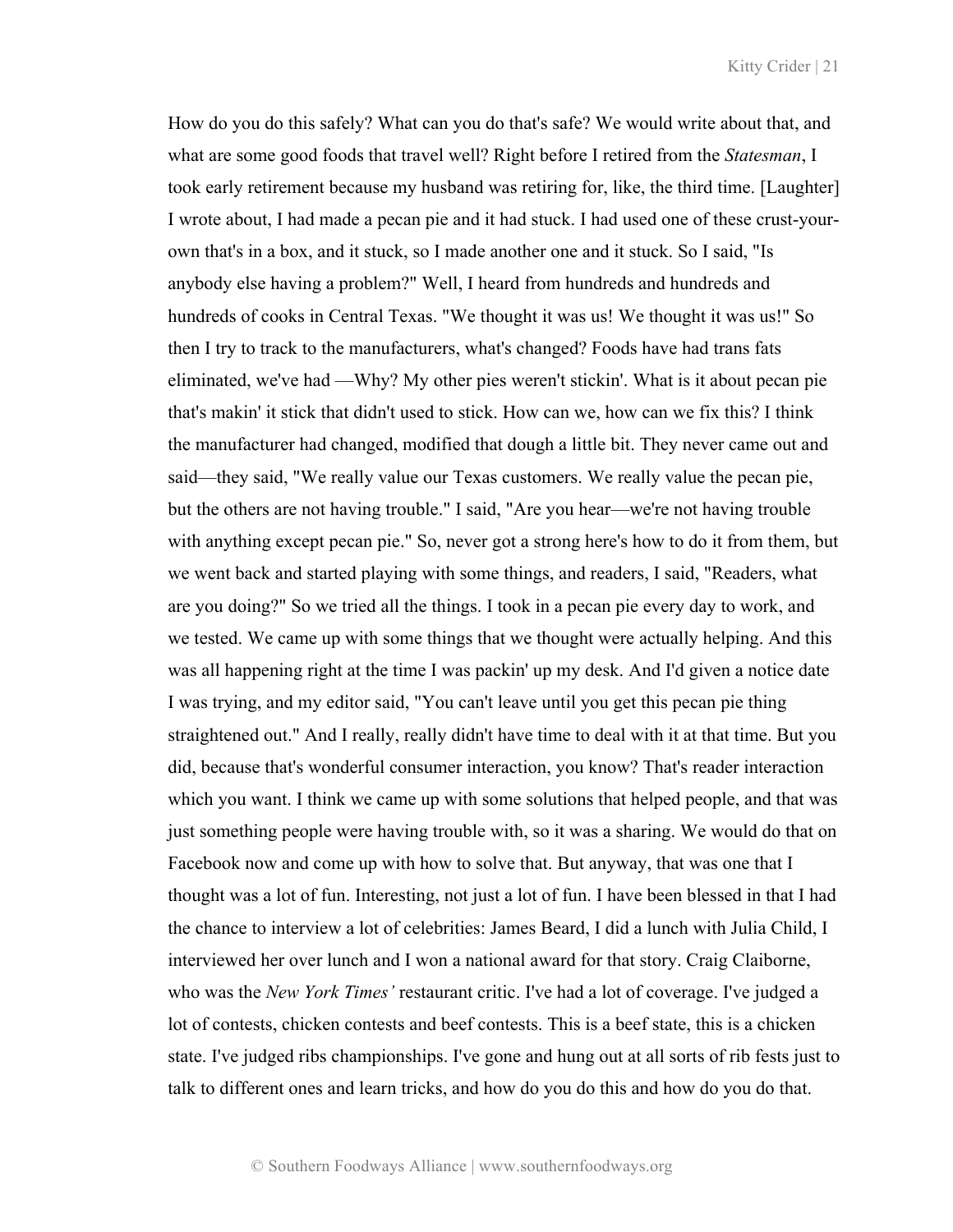Chili cook-offs. The thing I learned on chili cook-offs is that, pretty much now if I judge a chili cook-off, I insist on doing the finals, 'cause sometimes those are early entrance. You're not sure what all's in those, or they may be really hot. I've judged salsa contests. I've found that to be very helpful. Once again, it's good interaction. When we would have an opportunity to go tour something. I've toured slaughter plants in West Texas, and that's eye opening, but it's real. I think it's important to share that; it's important for me to know that. I've been through chicken processing plants. Not very appetizing, but it's important for me to know how our food is processed, how it's grown. I've been to crawfish farms, didn't know that I needed to know that knowledge, but I do now. And it was interesting. So, I've had the opportunity to go to cranberry bogs. I've had an opportunity to share all of this with our readers. I've had an opportunity to go through a big salsa plant in San Antonio, and to my surprise, I cried all the way through it. It was the peppers and the onions, just the vapor or whatever's in the air. So, my eyes were particularly sensitive to it, I guess. I cry when I peel an onion. So that was, I thought, "Wow. I hadn't thought about that." This is was a favorite salsa here in Texas, and so I was able to tell people what this was like, how many pounds they were doin', what the process was like, what they were doing. At one point in Austin, I counted and we had fifty local salsas being made, so we talked about that phenom, and who were the people behind these salsas. Some of these were not food people. They might have been a musician or they might have been a barber. They had lots of different occupations. How did they get into this business? Austin has been a very entrepreneurial city. Whole Foods has been wonderful about letting people introduce a product there. Central Market has been, too, but Whole Foods was a wonderful. And some of the other, the co-ops have been great about letting people try their product out on the public. Because of that, we've had a number of products created here that have won national awards. So, we have always written about them, because this is where people help each other. They try to, if they've got a good product and a quality product, they'll try to help you learn your way, find your way. So we've worked a lot with, how do you get a product on the market? Because a lot of people have those interests. So we've enjoyed those stories and thought those were beneficial. We talked about how athletes, we've done stories on how athletes eat. It may be the University of Texas, it may be—I've had dinner with both the Dallas Cowboys and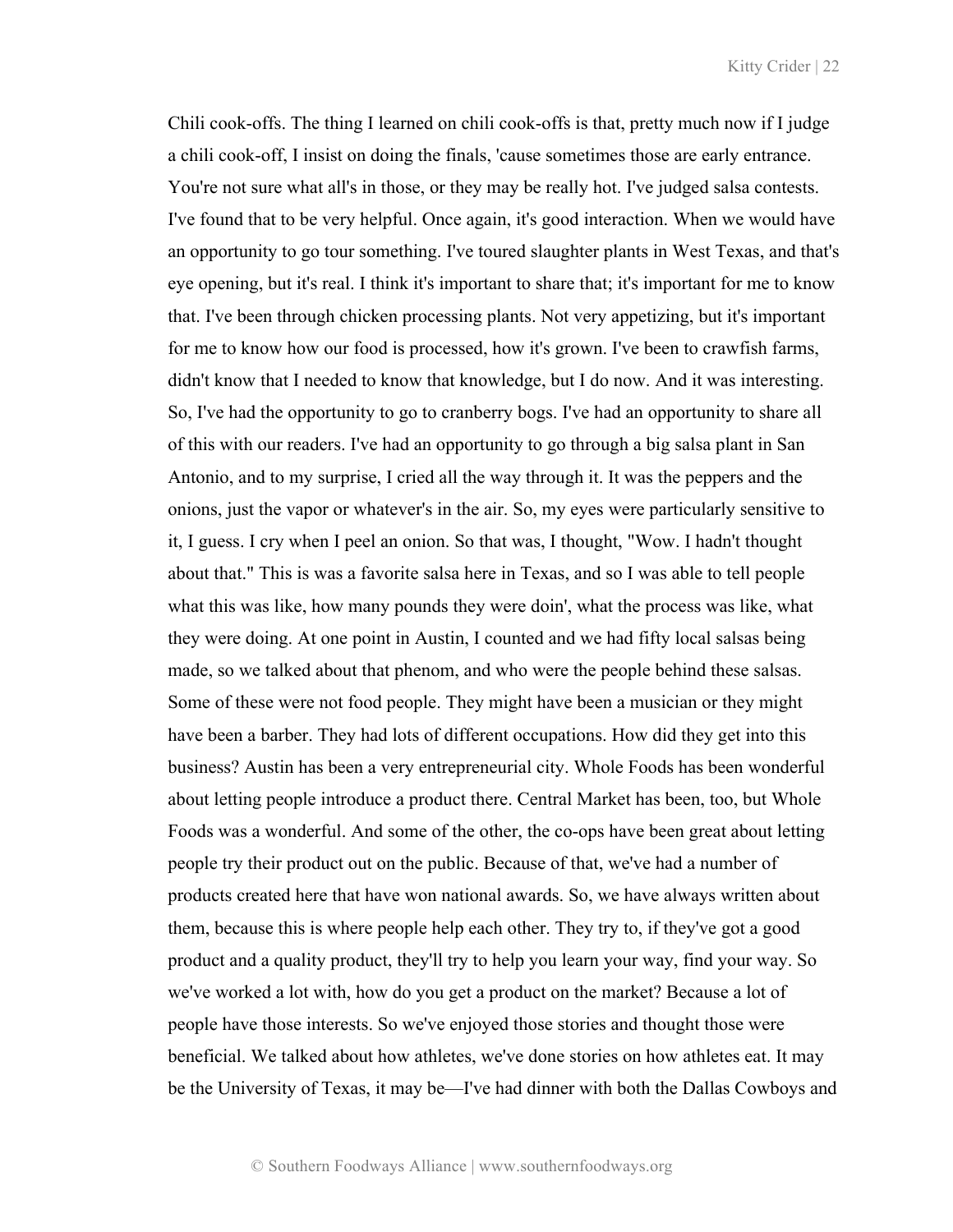the Houston Oilers, or they were the Oilers then—and we talked about what they were doin' and how they eat and how they go about their food program. We did a story that won a national award on the life, how women should eat through their life cycles, as in when they're teenagers, when they're maybe college kids and then maybe if they're pregnant or in older age. How do those needs change? It's kind of interesting, I was interviewing a UT student for that, and I said, "So how do you handle fine dining?" And she said, "Define fine dining." I said, "Well, you define fine dining." She says, "If I use a fork." And I thought, "Okay. I need to know that that's where you're coming from, because that impacts me in writing for you." Of course, we know today that a lot of people, they rarely use a fork. We're such a hands society, and we eat so much in our cars and standin' up and everywhere else. Food is designed for mobility. So that's a change. All these changes have made the food field continue to be interesting. And so, I have just been fascinated by all of that. The diets, oh, my goodness, that's what we've seen. When you go low-fat, high-fat, no carbs, high carbs. So many different diets have been out there. Gluten free, that's a huge diet impact right now. Keto—lots of things that people are doing that impact their shopping, that impact stores. How to shop a grocery store, save money, don't go hungry. You know? Don't ever go to the grocery store hungry, that's the first thing you shouldn't do. Shop the perimeters. You know, we know those things. I think, in some ways, that's why people are orderin' food delivered, that keeps them from tempting to spend other money or to impulse purchases. Lots of factors in all of this.

[01:00:08.15]

**Annemarie N.:** That's great. You were talkin' earlier, too, about the Association of Food Journalists. Could you talk about that and the kind of relationships that you built during some of those conventions and then, also, maybe just some of the relationships you had with food journalists, either men or women, throughout the United States or Texas?

[01:00:28.25]

**Kitty C.:** I would say that has been—the Association of Food Journalists—has been a huge factor in my life, in forming those relationships. If you're doing a story on Super Bowl food and let's say Pittsburgh Steelers are maybe in the playoffs, you call up your good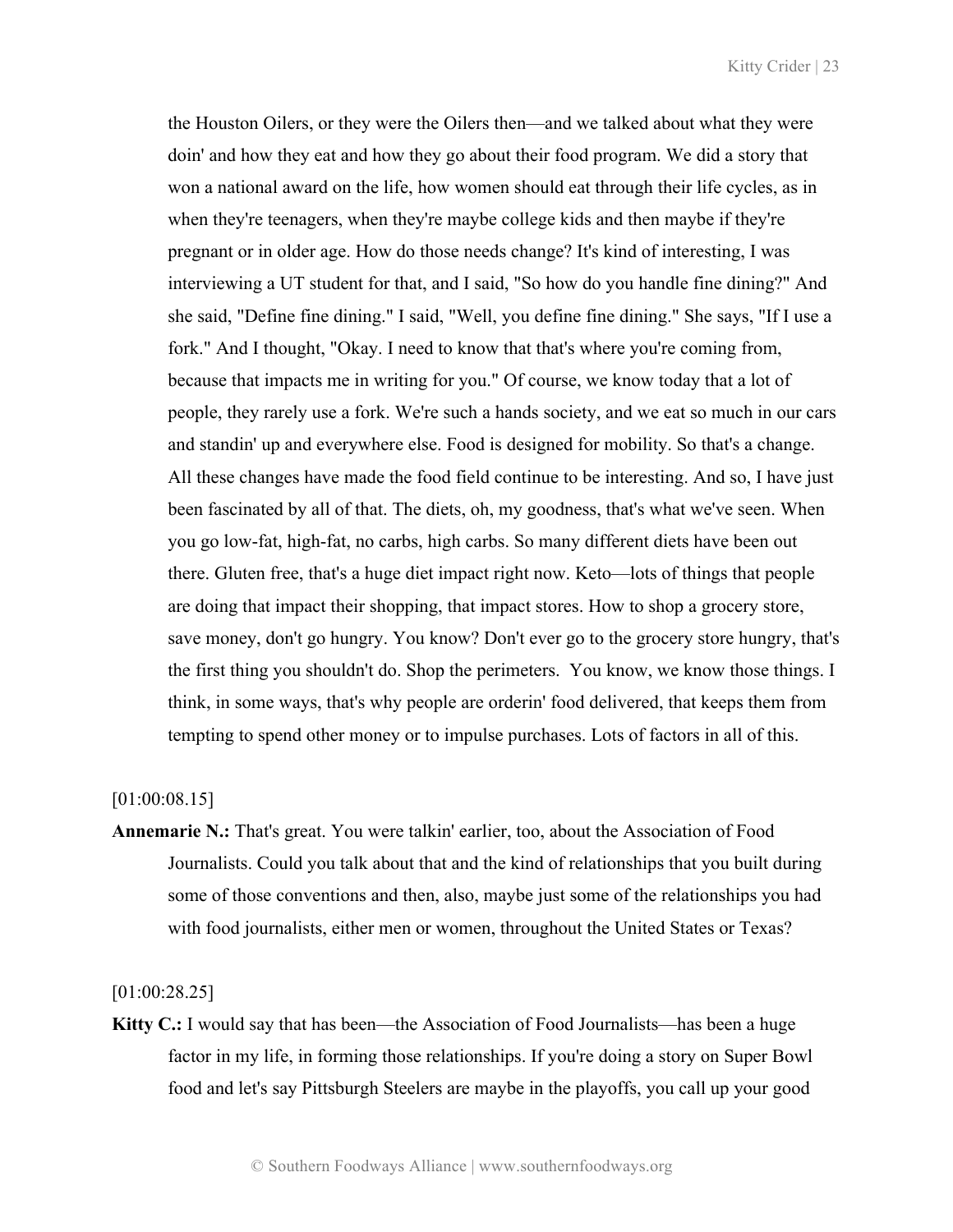friend that's in Pittsburgh and say, "What's your sandwich that everybody eats?" Find out it's something called, I think, the Primanti that has French fries inside it, and so you can work those resources because you know those people. You can call somebody up and say, "Okay, we're havin' an argument. If I'm going to do a gumbo for something, what kind of gumbo? How dark does my roux have to be?" We formed those relationships sitting around tables working together at conferences, and that has been a big factor. The Texas food editors during these last, roughly, the thirty years when I was food editor, we all got to know each other at state conferences, state chicken cooking contests or at other events. So, San Antonio, Dallas, Austin, and Houston, we got to know one another well. So, every time we would have one of these national contests, we would have one night where we would go out to dinner together, the Texas food editors go out to dinner together, and keep—"What do you know? What's happening? What do I need to know in your city? What do I need to know?" When we would have the Austin Food + Wine Festival, most of them would come to that. "Okay, how can we share knowledge? What kind of knowledge can we do?" You have to remember, too, we're also competitors. So you work both sides of that. I worked for a Cox newspaper. We had other newspapers in our chain. We would do the same thing at the conference. I would have one dinner or meet lunch with the Cox other food editors that were there from Cox, and then often, we would share story info and share it with each other to help cover more things. It was, been a tremendous resource. Or if you have readers fussing about something and you're not quite sure how to solve it with your resources, "Has anybody else done this?" You know. When newspapers started going online, "Who's putting the newspapers online? How do you get the newspapers online? How do you find the back issues? Readers want the back issues, the old recipes. How do you find what they're tryin' to find? Is there a way to handle this better? I've got fifty, I've got five hundred cookbooks stacked on my desk. How do I go through? How do you handle the things you don't need, you don't sell?" One thing that I learned from Seattle, they had an annual sale around Christmas time. Anything that had come in, they would sell and the money would go to charity, and it'd go to a different charity every year. Just practical little things that we would use. But it was so helpful to have a directory that we could pick up the phone and call and we could say, and they would usually call you back. And it might not just be that. It might be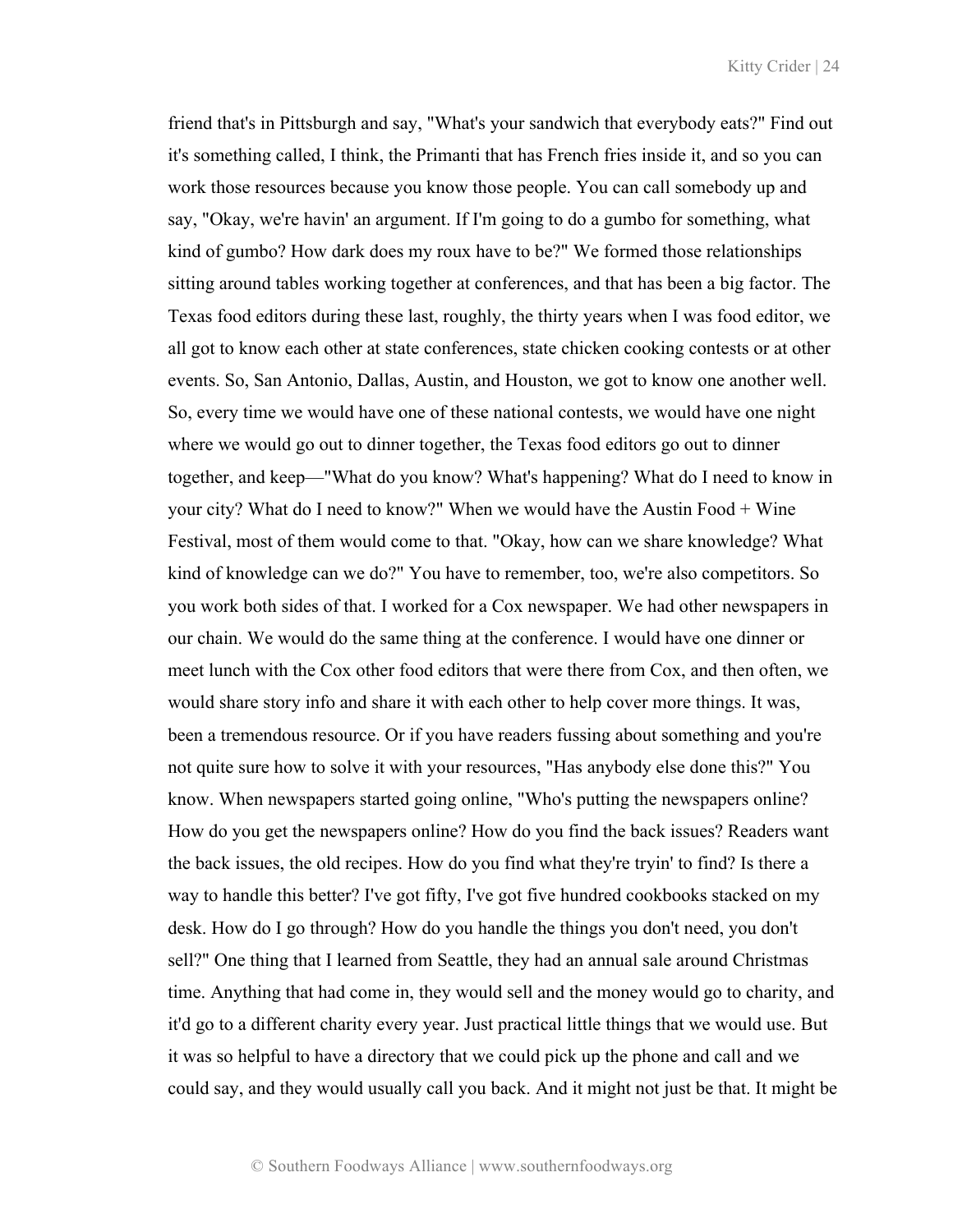if you were doin' a special story on something. I did a story on a chefs' cooking disasters once, and I checked with chefs around the country. I didn't just do the ones here. So, that was helpful to be able to—okay, who will play along with this? Who will make this a good story? Part of it's just an interesting read. We also have done that with our local readers, and they had done some interesting things, including putting their golf balls in the microwave oven to try to make 'em go farther on field, golf course. It did, till a certain point. Then it blew up. [Laughter]

[01:04:05.26]

**Annemarie N.:** Oh, wow. That's funny. So, let's see. I guess I have two big questions to ask you now.

[01:04:24.19]

**Kitty C.:** Okay.

[01:04:24.19]

**Annemarie N.:** One is, what's your greatest personal achievement in your career? And it can be personal, like an inward growth thing, or like something that's kind of tangible that you've produced.

[01:04:37.26]

**Kitty C.:** People would say that winning a James Beard Award, a food writing award, would probably be the biggest one, and I would tend to agree with that. I would say that my achievement is that I feel like I've had a fascinating career, and I've been able to juggle a family, a husband and children, and I now have grandchildren. And I've been able to juggle that. I was able to do that with this job. What my mother planned worked, you know? But I've absolutely loved what I've done. And I've had people ask me, "So, what's it like to have the job everybody wants?" And I said, "It's pretty good. It's pretty darn good." So, I've just enjoyed, I've been challenged by it, I've enjoyed doing it. I feel like I have grown, I feel like I have not solved cancer, you know, I have not done that, and I lamented that once to somebody. I said, "Well, I didn't find a cure for cancer." And they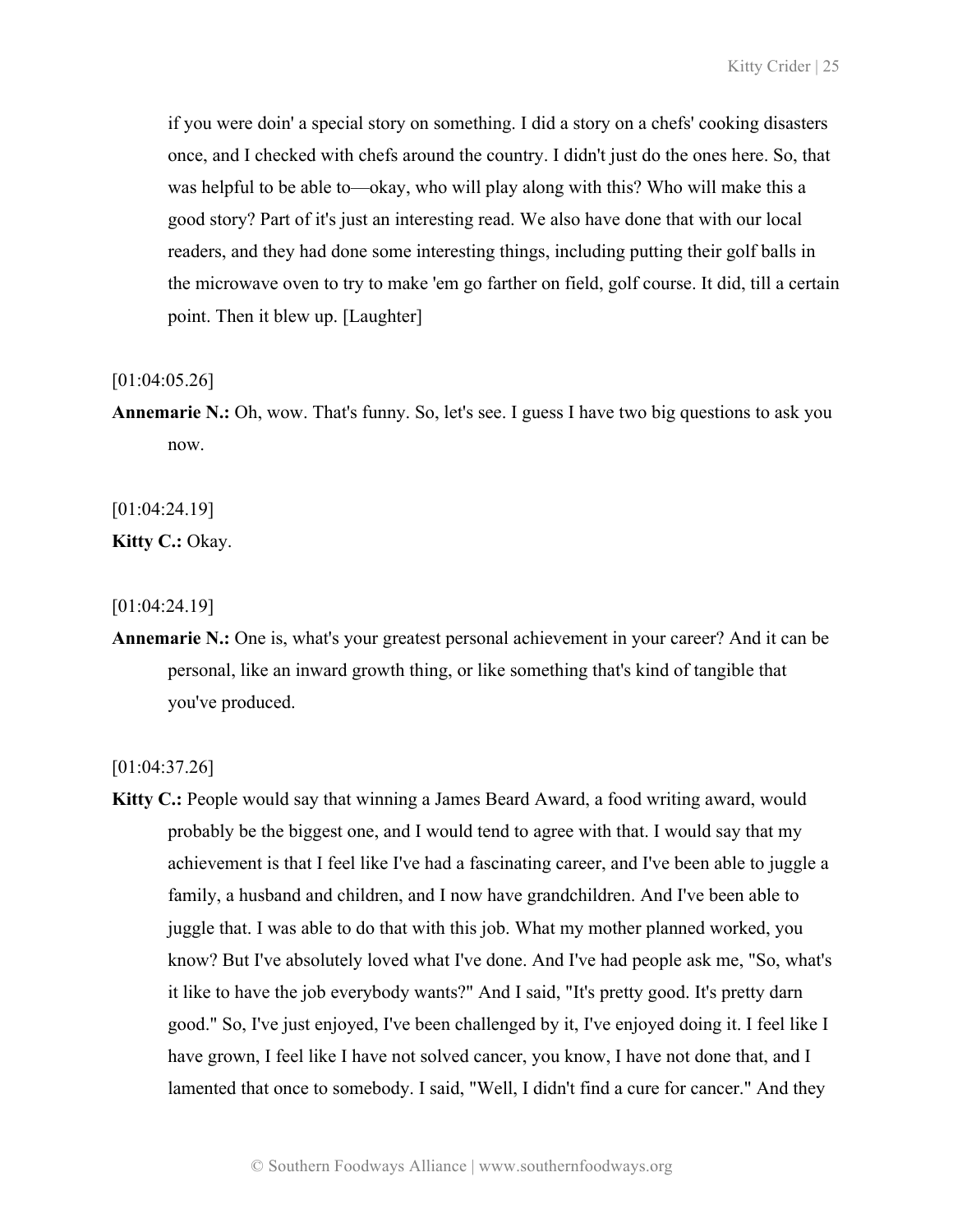said, "No, but you helped me through my life at a time I needed help. You helped me get my kids off to school. You helped me feed my family. You have done more than you know." And I said, "Well, thank you for that. I hope that I've done it responsibly, I have tried to. I've just been blessed to be able to have this job." I started to say, I've been lucky—I got chewed out by a teacher when I was a senior in high school, she said, "Luck is being prepared when opportunity knocks." Well, I had a journalism minor and a food, or a home economics, major, and those two put together every time I wanted to do something. Those two, that combination opened the door. So, you can get the door open, but then you have to work hard and not coast. You know? You have to be willing to try new things, new ideas, and there've been lots of changes in the way we do things, from Selectric typewriters all the way to computers and hot type to things being done and shipped off electronically. There's been a lot of change, and I can remember having been a part of all of that. I've loved it. I loved being in the newsroom in downtown Austin. Austin is a vibrant, growing city. I love being in the heartbeat of a city that I loved. I loved meeting and getting to know so many people in Austin. I feel like people who are interested in food, a lot of them are nurturers. So, I've gotten to meet people of all cultures all over Central Texas, and I've driven all over Central Texas. I had Mighty Maps in my car before we had Garmins and GPSes on our phones. I really liked getting to know this area, and I think that's why, one of the reasons I love it so much, because I know how many good people that I've met over the years, and I know what the heartbeat of Austin is. So, that has been an extra bonus. I didn't go out to do that, but it's been an extra bonus.

# [01:08:08.20]

**Annemarie N.:** That's awesome. What you just said made me think of something else. What was the overall kind of environment of the newsroom at the *Statesman*?

# [01:08:23.09]

**Kitty C.:** I liked the newsrooms at the *Statesman*. It was an open pod, basically it was open pod. So, features was right—you know, I sat right next to cop reporters and sports reporters and business reporters and arts. We were in the middle of the newsroom for much of the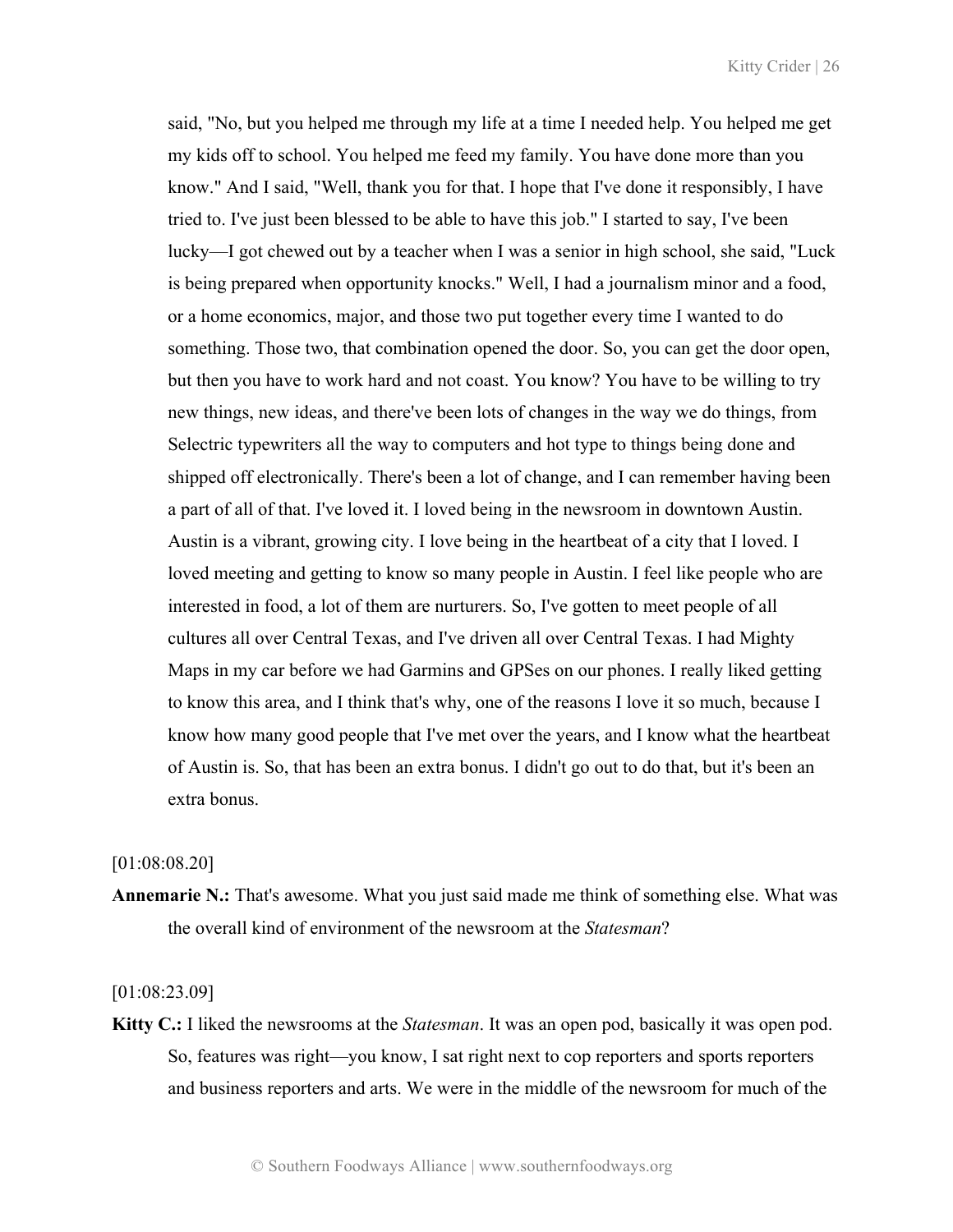time and elsewhere. We worked together as a newsroom. Features wasn't on a third floor somewhere and everybody else on another. Big, big papers, sometimes that's the case. We all worked together, and when we had major news events, like major news events, if there was a flood, we would all pitch in, answer phones, do whatever was needed. They would come out and say, "You're gonna do this, you're gonna do this, you're gonna do this." So, I think it was a collaborative. It was expected and I think we did it well together. The day that I remember, I remember some days very graphically. I remember the day of 9/11, and my job that day was to check all the wire services, all the time, for the different locations where the planes had gone down and try to get a body count. That was my job. That is a tough job, and it was hard to get accurate information. But every hour, I was to give them a count. Okay, here's what we're seein' in Pennsylvania, here's what we're seein' in D.C., here's what we're seein' in New York to try to keep that total going. Meanwhile, during that day, we were hearing that perhaps the state capitol was going to be attacked, our Texas state capitol, which we could see. We could see it from our newsroom window. So, there was the angst of, is this somebody, is something going to hit here? We didn't, the nation didn't know what was going to happen then. And so we were working a news story, and everybody is on hand. Whatever you'd planned to do, you had to change this, and everybody would—I loved that about a mid-size newspaper. We could learn from each other. We could ask hard news reporters things, they could ask us things. We could learn from each other and we collaborated, and I thought that was really good. We worked as a team, and we didn't—it wasn't competitive and contentious. We worked as a team. I worked primarily days. I didn't work the night shift. But I felt like it was pretty much a collaborative effort in the *Statesman* newsroom during the thirty years I was there. Almost thirty years I was there.

[01:10:58.15]

**Annemarie N.:** That's great. That's a long time.

[01:11:01.04] **Kitty C.:** Yes, it is.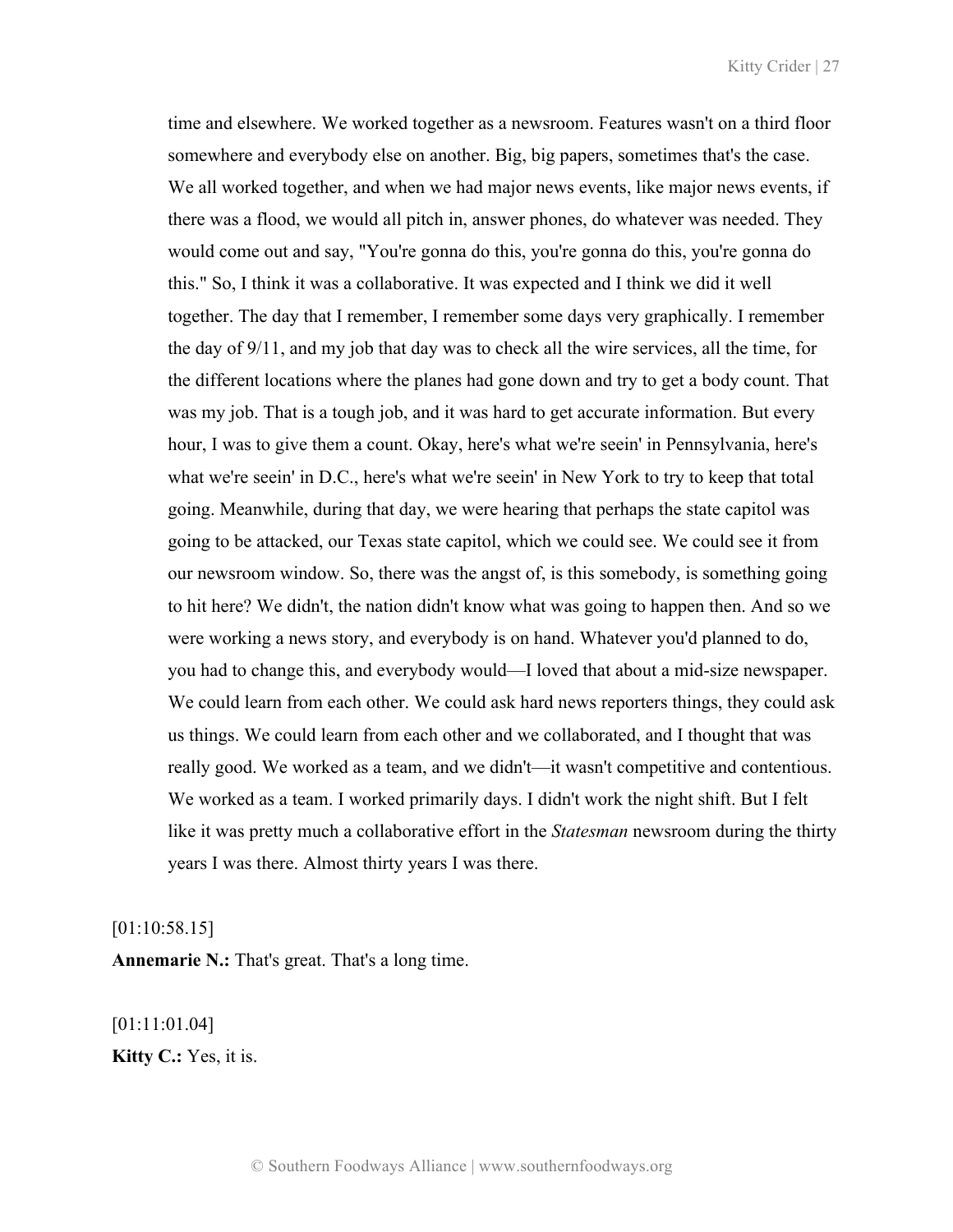### [01:11:01.04]

**Annemarie N.:** Quite a career. So, after thirty years—here, and then more years in Huntsville and other places—what do you hope to see for the future of food journalism?

# [01:11:15.16]

**Kitty C.:** I don't know what's gonna happen in food journalism, and I don't know—can I trust what somebody is telling me, is a question I have. Newspapers have taken pride in, we have done the research for you, we have checked this out with multiple sources, you can trust what we're printing or producing online. I put in some words the other day on a search and I got a blog or something popped up and I thought, "I don't know whether to trust this person or not. Do they know what they're doing? Are they on the take? Is somebody paying them for these hits? Did somebody give them a product and ask them to review it?" To me, that is of a concern. So, the future is, how do we keep it accurate? How do we keep it trustworthy? I still like a paper paper, but I do realize how fast the news can come in and how fast the news can go out these days with electronics and digital. You can get a tweet about it or a text about it, and suddenly you're not waiting until in the morning to learn about something. I think that we are going to continue to kind of help one another, trying to resource things and find things. I think we're going to try to help each other probably with specific needs, maybe dietary needs, say, "Is anybody trying this? Is it working for you?" I think that, I don't know that paper newspapers, hard copy, is going to be able to sustain because of cost. When I started with newspapers, they had classified ads. Classified ads were a heavy, a definite presence, and you could count on 'em, but there was no Craigslist. There was no eBay. And people have alternate ways of selling something or finding something now, and it's wiped out classified ads, by and large. There was no internet, and there was no social media sayin', "Where do I find a good doctor? Where do I find, or how do I solve this?" I think, and there was no Food Network. If you want to know how to cook a turkey, there was a Butterball hot line, and there was your food editor telling you how to do it, and maybe a magazine or two. Now, just about everybody wants to tell you how to cook a turkey in some form. So, I would look to the Poynter Institute or somebody to say, "What do you really think the future of this can be?" I think, for a newspaper to continue to report on its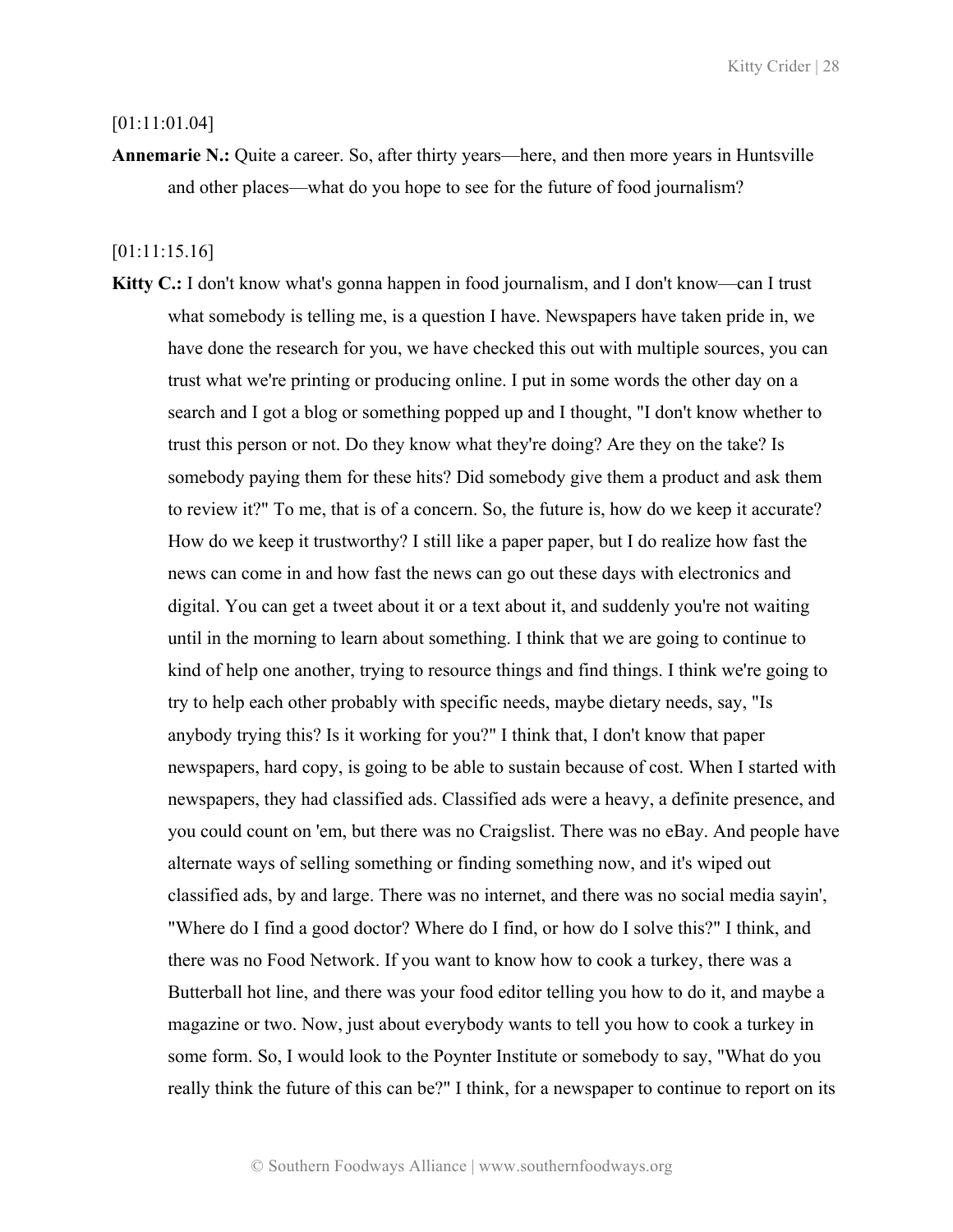local, that's what we can do that somebody writing a blog in California can't do. That's what we get, is to make things local, and help people find and navigate their way in the area in which they are. I think that will be a way of helping. I think it's an unknown, an unknown future. People don't always care about food. People love to talk about food. My husband was often amazed. He says, "People talk to you all the time." I say, "It's because I do food beat, and everybody has an opinion on food." And so they, it's something they can talk about. I said, "I can't talk to a brain surgeon. I can't talk to a rocket scientist. But I can talk to a food person. Food people can talk to me." So I said, it's a topic everybody usually has an opinion on, and it's something that's relevant to everybody's life, and I think it still will be. I'm thinkin' we're goin' to see multimedia ways of reaching that. We're going to maybe see some things disappear that we didn't think would disappear. I know a number of my colleagues either got laid off or they've gone down to not producing every day, printing every day, and that's hard to see. It was a good industry. A friend of mine got on an airplane recently in London and she got so excited. She said, "When I got on, they said, 'Do you want a newspaper?' They had a stack of newspaper." She said, "I grabbed every one of 'em and read 'em all during the flight. I love that." So I think people do miss that, but the cost of newspapers has gone up, and so I think that it's . . . will it sustain? I don't know, I don't know.

## [01:15:49.01]

**Annemarie N.:** That's great. I don't have any more questions for you, but do you have anything that we haven't talked about that you'd like to talk about?

[01:15:56.10]

**Kitty C.:** I was going to mention just two or three notes that I had jotted down when I was thinkin' about . . . you know, we've had six flags fly over Texas, and so we've had a lot of food influences that those different flags have represented. You know, there's Spain and France and Mexico and Republic of Texas, the Confederate States flag, that was the South, and we've had all of those influences. You think about how many different foods—there are a lot more foods influencing Texas but, as we mentioned, Texas is a big state. You will find different focus as you go around the state. But we haven't talked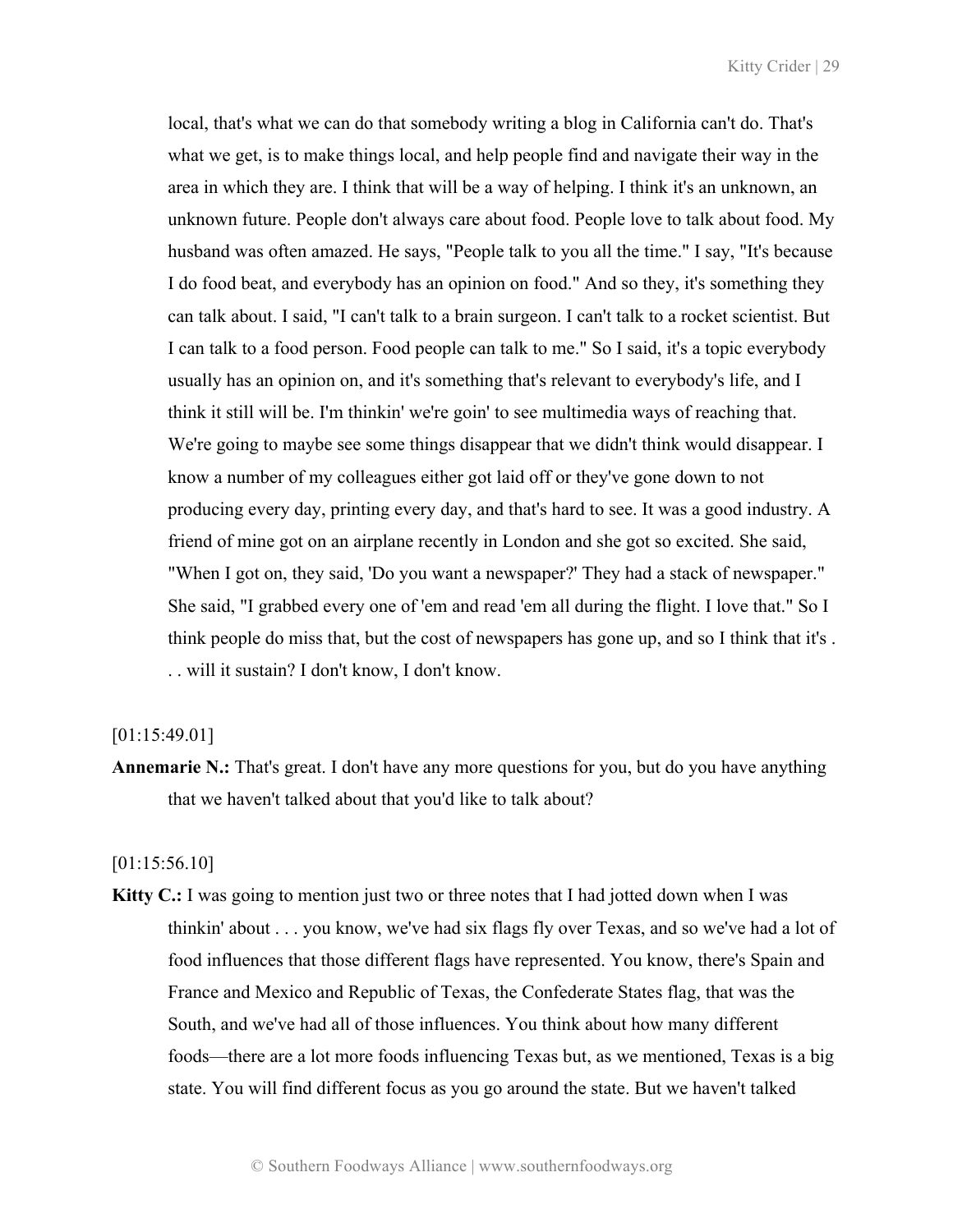about German and Czech food, and those are huge in Central Texas. The barbecuing and then the sausage making and the smoking, those are really, really big, and they've been big since as long as I've been here. I didn't know, I never knew about the Czech influence until I got here and my first *kolache*, which is a sweet roll with some sort of filling in center of it. They are just wonderful. And now, they've been adapted, and they've been rolled in sausages, and some people say that's not a real *kolache*, but people—I have a guy who's a *kolache* maker, and he's got some of them that have bacon in them now, and some that have meatballs in 'em, we've seen those change and morph as society has become handheld. It's our food eating has become let's eat with one hand and drive with the other. So, it's been amazing to see all these different influences that are there. Then fajitas, I have to talk about fajitas. I was here when fajitas kind of become a big thing. The fajita is a diaphragm muscle of a cow, and it's beef, and there are purists who think that is the only fajita that there is. Now, if you've been to any restaurant, you know they offer you chicken fajitas. Well, a chicken doesn't have a diaphragm muscle, but they have cut chicken into strips and the fajita has become more than just the meat, it's become the meat and the grilled vegetables and then all the toppings. That is everywhere now; all over the country. So, we have seen how that phenom has just soared and how it's changed. I've eaten rattlesnake fajitas at events, and a rattlesnake doesn't have a diaphragm muscle. I probably wouldn't specifically order rattlesnake fajitas, although you're in Texas and you're a food editor, you try those things. But I've seen the fajita phenom. The breakfast taco, we haven't talked about the breakfast taco. Huge, huge, huge in Austin. When I first got here, not as big. But now, it's everything goes into a breakfast taco, everybody has a breakfast taco, it's kind of our breakfast food—once again, handheld, you can eat it and go. It's very, very big. So, all of these things are the different cultural events that we got. Things in a bowl, Asian influence of eatin' meals in a bowl. We're seein' that so big now. We're seein' it in the grocery stores as well as all these restaurants offering bowls for lunch. And I love how multicultural we are with this. We can get those things right here. And I can remember being at a food conference in Seattle and eating some wonderful apples, and I came home, Whole Foods already had them in their store. I just went, "Wow. That is great that we are so responsive on that." And by the same token, we have these heirloom varieties that are not trucked across the country and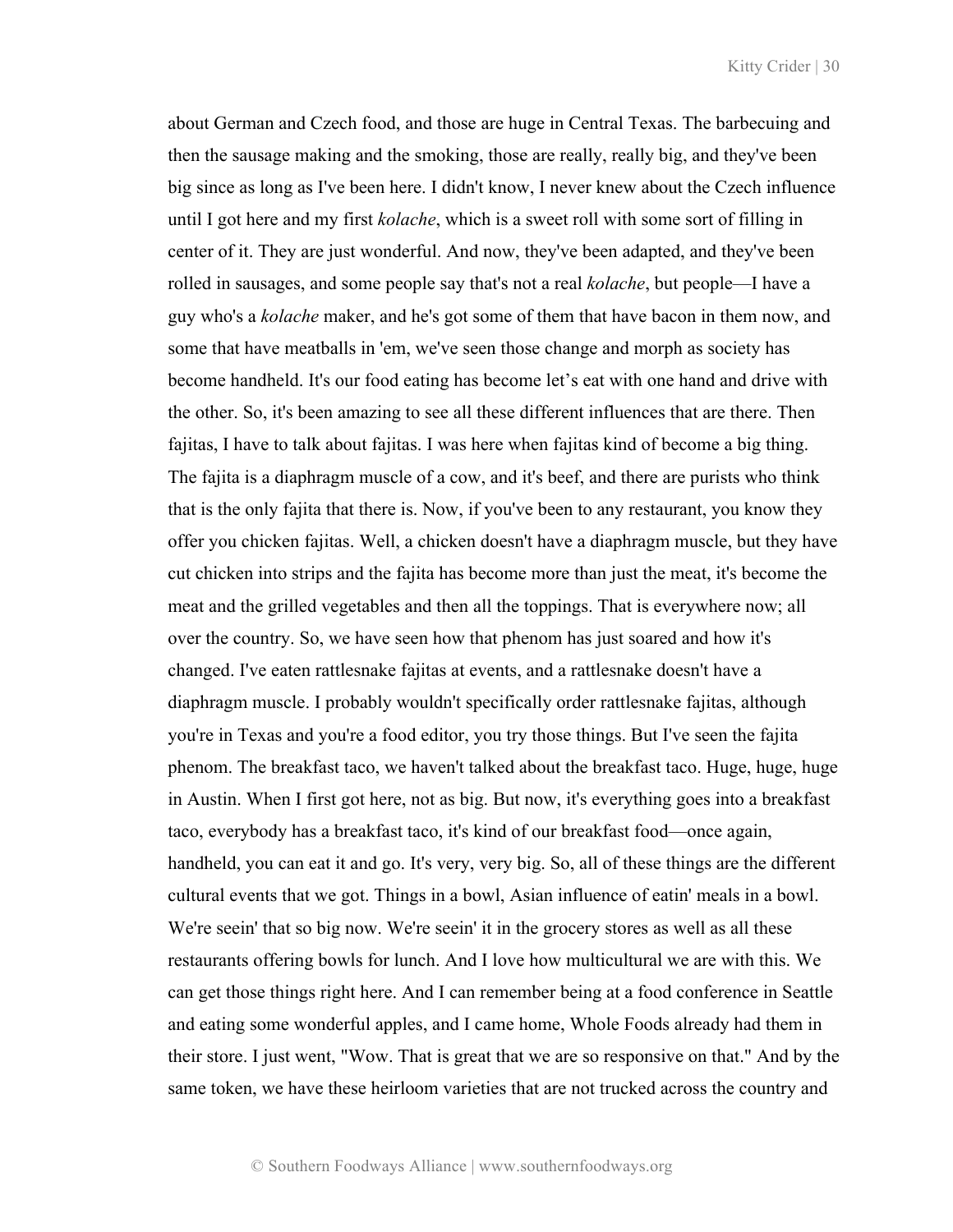that are so good, all these tomatoes and other heirloom things that are foods and vegetables that are just fabulous. So, we have access to that. And this whole organic and eating local movement, we didn't address that, but that's been big. A story I did once, I tried to eat locally for a week. Three or four of us on the staff did it. Somebody said, "I'm goin' to do it when I can." Somebody said, "I'm goin' to try do it, but I'm eatin' out a lot." And I said, "I'm going to do it." But it really cut into my social life to try to eat exclusively local. Couldn't find any sugar that I knew was just in our local area, and it was a very hard exercise. And I made bread every day. I did find some flour. But I was cooking maybe twenty-one meals that week, and that was a big change in my life, to do that as well. But it—we're continuing to get more foods local. We are not as agricultural a county as some others are. It's the soil. We have a lot of limestone. But we do have a lot of farmer's markets, and people come in from outside Travis County and sell. But that's important for us, because should we have any natural, national disruptions of our food supply, what can we sustain ourselves with locally? I think that's just important to know. That was a really good exercise for us to have and for us to do. Also living here in Central Texas and living in Austin, our papers has been able to do things on the governors, what the governors eat, the governor's mansion, what they feed when his special visitors come, how did they cook when Prince Charles came or somebody came. So, that's been a fun or interesting way of utilizing something local and doing a food story around them when they come, and what are you feeding somebody from England when they're of a royal nature or when they're honoring someone for a food thing. We have been able to be a part of that and report on that. And so have other papers in Texas. We've also covered a number of other events that we thought would have interest to people and how it was chosen, or how something was done. One thing about judging a national contest, sometimes you eat the winner and you think, "This won?" Well, you need to look at the score card. You have to go by the score card. And it may be, does it contain chocolate? It's not going to say that. It's going to say, does it look like—it might say, does it look like something you would want to eat? Does it taste like you thought it was? Does it feature the product, if it's a beef contest, do you see beef first or is it just a little tiny bit of beef in it, you need to know how something is scored when you make, what the score card or criteria is before you say, "Well, I don't understand this." That's